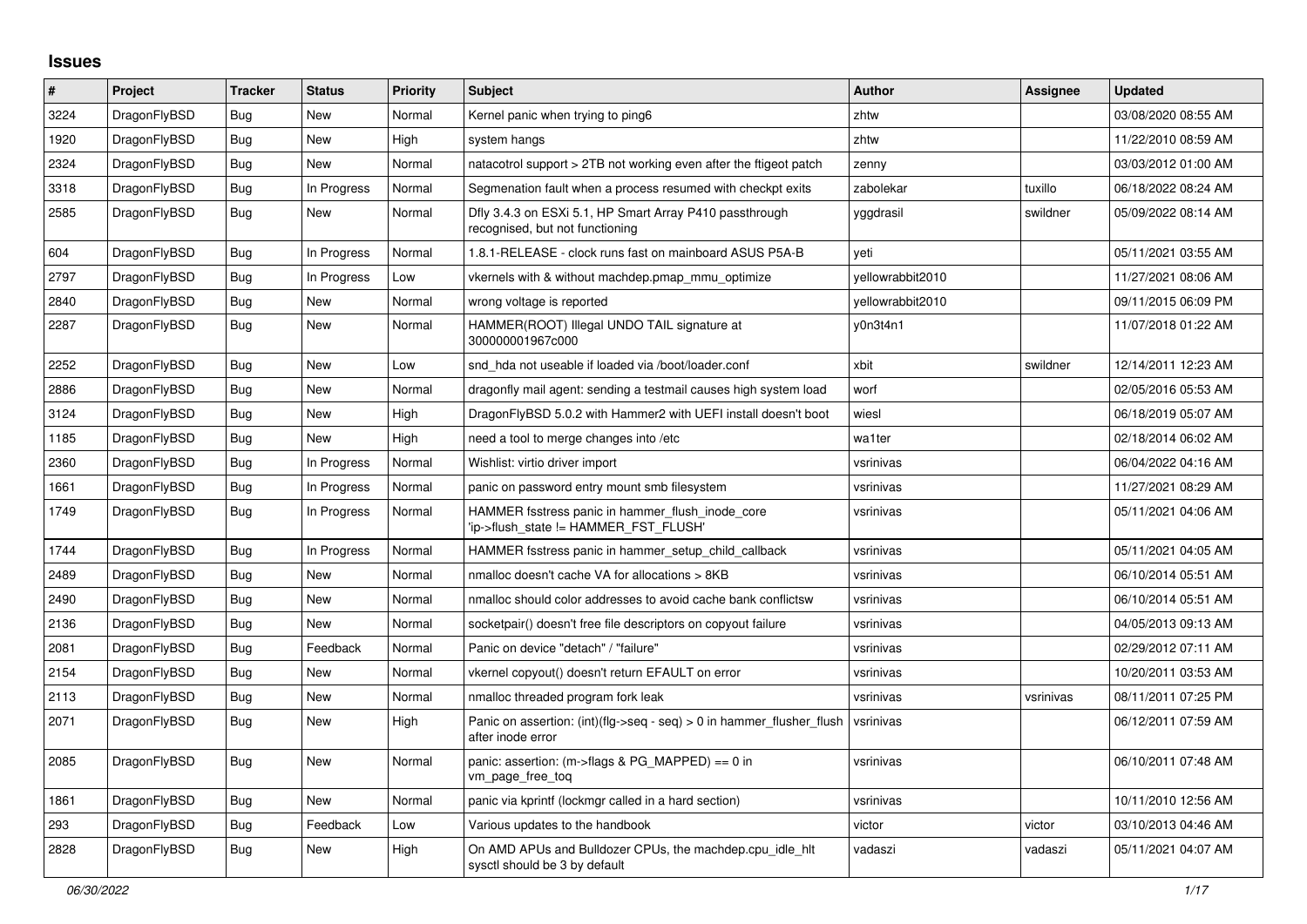| $\vert$ # | Project      | <b>Tracker</b> | <b>Status</b> | <b>Priority</b> | <b>Subject</b>                                                                                            | <b>Author</b> | Assignee | <b>Updated</b>      |
|-----------|--------------|----------------|---------------|-----------------|-----------------------------------------------------------------------------------------------------------|---------------|----------|---------------------|
| 2498      | DragonFlyBSD | Bug            | <b>New</b>    | Normal          | DFBSD v3.2.2-RELEASE - LIST FIRST(&bp->b dep) == NULL"<br>failed in vfs_vmio_release                      | tuxillo       |          | 05/31/2022 04:09 PM |
| 2495      | DragonFlyBSD | Bug            | <b>New</b>    | High            | DFBSD v3.3.0.960.g553fe7 - ocnt != 0" failed in<br>prop object release                                    | tuxillo       |          | 05/31/2022 04:08 PM |
| 3314      | DragonFlyBSD | <b>Bug</b>     | <b>New</b>    | Normal          | Bring virtio console(4) from FreeBSD                                                                      | tuxillo       | tuxillo  | 05/29/2022 08:24 AM |
| 1819      | DragonFlyBSD | Bug            | In Progress   | Low             | truss - Major revamping task list                                                                         | tuxillo       | tuxillo  | 11/27/2021 08:45 AM |
| 3295      | DragonFlyBSD | <b>Bug</b>     | In Progress   | Normal          | Adapt devel/libvirt for nvmm                                                                              | tuxillo       | tuxillo  | 11/03/2021 04:56 PM |
| 2638      | DragonFlyBSD | <b>Bug</b>     | Feedback      | High            | Fix machdep.pmap_mmu_optimize                                                                             | tuxillo       |          | 05/11/2021 04:07 AM |
| 2636      | DragonFlyBSD | Bug            | Feedback      | Low             | Add -x flag to iostat (a la solaris)                                                                      | tuxillo       |          | 05/11/2021 04:07 AM |
| 2631      | DragonFlyBSD | <b>Bug</b>     | In Progress   | Low             | Verify library versioning current with full package build and switch it<br>on (after publishing packages) | tuxillo       |          | 05/11/2021 04:06 AM |
| 1332      | DragonFlyBSD | <b>Bug</b>     | Feedback      | Normal          | DFBSD 2.2 - Booting usbcdrom/usbsticks on thinkpad hangs on<br>"BTX Halted"                               | tuxillo       |          | 05/11/2021 04:00 AM |
| 2647      | DragonFlyBSD | <b>Bug</b>     | <b>New</b>    | Normal          | HAMMER panic on 3.6.0                                                                                     | tuxillo       |          | 05/11/2021 03:54 AM |
| 2641      | DragonFlyBSD | Bug            | <b>New</b>    | Normal          | Panic when loading natapci as module                                                                      | tuxillo       |          | 05/11/2021 03:54 AM |
| 2630      | DragonFlyBSD | <b>Bug</b>     | New           | Normal          | Bring in latest iconv fixes from FreeBSD10 as well as csmapper<br>updates                                 | tuxillo       |          | 05/11/2021 03:54 AM |
| 2358      | DragonFlyBSD | Bug            | In Progress   | Normal          | DFBSD v3.0.2.32.g928ca - panic: hammer: insufficient undo FIFO<br>space!                                  | tuxillo       | tuxillo  | 05/10/2021 02:50 AM |
| 3196      | DragonFlyBSD | <b>Bug</b>     | <b>New</b>    | Normal          | test issue after redmine upgrade (2)                                                                      | tuxillo       |          | 07/05/2019 04:33 AM |
| 3157      | DragonFlyBSD | Bug            | New           | Normal          | TP-Link UE300 not working in 5.2-RELEASE                                                                  | tuxillo       |          | 11/15/2018 02:08 PM |
| 2629      | DragonFlyBSD | <b>Bug</b>     | New           | Normal          | Replace gcc44 with llvm34, clang34, and libc++                                                            | tuxillo       |          | 06/02/2014 02:30 PM |
| 2556      | DragonFlyBSD | <b>Bug</b>     | Feedback      | Normal          | DragonFly v3.5.0.81.gd3479 - Process signal weirdness                                                     | tuxillo       |          | 12/17/2013 03:48 PM |
| 2084      | DragonFlyBSD | Bug            | New           | Normal          | DFBSD v2.11.0.242.g4d317 - panic: zone: entry not free                                                    | tuxillo       |          | 07/03/2012 01:23 AM |
| 2351      | DragonFlyBSD | <b>Bug</b>     | In Progress   | Normal          | DFBSD v3.1.0.579.g44ccf - Stuck during startup, random freezes                                            | tuxillo       |          | 04/24/2012 08:21 AM |
| 2345      | DragonFlyBSD | <b>Bug</b>     | In Progress   | Normal          | DFBSD v3.1.0.457.gd679f - NFS panic on diskless station                                                   | tuxillo       |          | 04/07/2012 05:22 PM |
| 2283      | DragonFlyBSD | <b>Bug</b>     | New           | Normal          | DFBSD DragonFly v2.13.0.957.g4f459 - pmap_release: page<br>should already be gone 0xc27120bc              | tuxillo       |          | 01/23/2012 03:03 AM |
| 2282      | DragonFlyBSD | <b>Bug</b>     | In Progress   | Normal          | gdb segfaults with certain corefiles                                                                      | tuxillo       |          | 01/18/2012 04:40 PM |
| 2224      | DragonFlyBSD | Bug            | New           | Normal          | v2.13.0.291.gaa7ec - Panic on fq while installing world                                                   | tuxillo       |          | 11/18/2011 01:40 AM |
| 2171      | DragonFlyBSD | Bug            | New           | Normal          | DFBSD v2.13.0.151.gdc8442 - panic: assertion "(*ptep &<br>(PG_MANAGED PG_V)) == PG_V"                     | tuxillo       |          | 11/04/2011 05:06 PM |
| 2166      | DragonFlyBSD | <b>Bug</b>     | <b>New</b>    | Normal          | DFBSD v2.13.0.109.g05b9d - Strange lockups                                                                | tuxillo       |          | 10/29/2011 11:20 AM |
| 2129      | DragonFlyBSD | Bug            | New           | Normal          | DFBSD v2.11.0.661.gf9438 i386 - panic: lockmgr thrd_sleep                                                 | tuxillo       |          | 09/05/2011 09:49 AM |
| 1867      | DragonFlyBSD | Bug            | New           | Normal          | it(4) motherboard and fan problems                                                                        | tuxillo       |          | 07/08/2011 10:48 AM |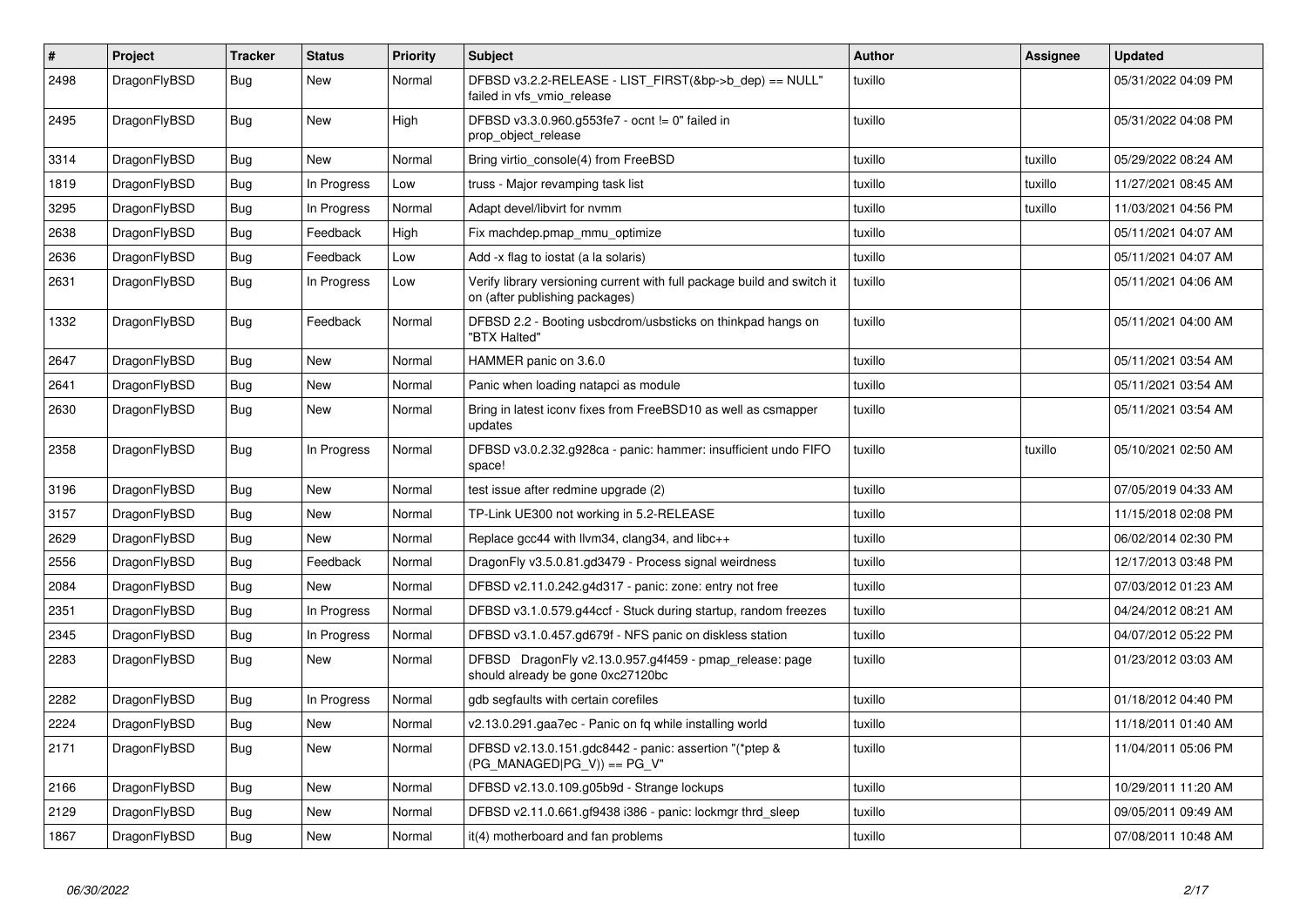| #    | Project      | <b>Tracker</b> | <b>Status</b> | <b>Priority</b> | Subject                                                                                                  | Author            | Assignee | <b>Updated</b>      |
|------|--------------|----------------|---------------|-----------------|----------------------------------------------------------------------------------------------------------|-------------------|----------|---------------------|
| 2078 | DragonFlyBSD | Bug            | New           | Normal          | DFBSD i386 v2.11.0.201.g3ed2f - Panic during installworld into a<br>vn0 device                           | tuxillo           |          | 05/19/2011 07:50 PM |
| 1959 | DragonFlyBSD | <b>Bug</b>     | <b>New</b>    | Normal          | DFBSD v2.9.1.422.gc98f2 - Panic during boot - IPv6 and PF                                                | tuxillo           |          | 01/13/2011 03:37 AM |
| 2140 | DragonFlyBSD | <b>Bug</b>     | <b>New</b>    | High            | hammer_io_delallocate panic with 'duplicate entry' message                                               | ttw               |          | 10/07/2011 12:22 PM |
| 3170 | DragonFlyBSD | <b>Bug</b>     | <b>New</b>    | Normal          | repeatable nfsd crash                                                                                    | tse               |          | 06/11/2020 05:52 AM |
| 3208 | DragonFlyBSD | <b>Bug</b>     | New           | Normal          | Crash related to nfsd                                                                                    | tse               |          | 06/11/2020 05:52 AM |
| 3197 | DragonFlyBSD | <b>Bug</b>     | <b>New</b>    | Normal          | DragonFly upgrades                                                                                       | tse               |          | 04/18/2020 04:18 PM |
| 3231 | DragonFlyBSD | Bug            | New           | Normal          | wifi drops on 5.8                                                                                        | tse               |          | 04/06/2020 05:08 AM |
| 3225 | DragonFlyBSD | Bug            | New           | Normal          | nfsd freeze when using qemu                                                                              | tse               |          | 03/17/2020 11:52 AM |
| 3199 | DragonFlyBSD | Bug            | <b>New</b>    | Normal          | PFS label not found panic                                                                                | tse               |          | 08/21/2019 03:51 AM |
| 806  | DragonFlyBSD | <b>Bug</b>     | Feedback      | Normal          | boot error on MacBook                                                                                    | tralamazza        |          | 06/04/2022 05:28 AM |
| 3319 | DragonFlyBSD | <b>Bug</b>     | <b>New</b>    | Normal          | setproctitle() calls can change effect of later setproctitle() calls                                     | tonyc             |          | 06/29/2022 06:10 PM |
| 3252 | DragonFlyBSD | Bug            | New           | Normal          | tcsetattr/tcgetattr set errno incorrectly on non-TTY                                                     | tonyc             |          | 10/26/2020 09:34 PM |
| 1282 | DragonFlyBSD | Bug            | Feedback      | Normal          | panic (trap 12) when booting SMP kernel on Atom 330 (dual core)                                          | tomaz.borstnar    |          | 05/11/2021 04:00 AM |
| 1579 | DragonFlyBSD | Bug            | Feedback      | Normal          | dfly 2.4.1 does not like HP DL360G4p and Smart Array 6400 with<br>MSA <sub>20</sub>                      | tomaz.borstnar    | tuxillo  | 06/02/2014 02:44 PM |
| 2473 | DragonFlyBSD | Bug            | <b>New</b>    | Normal          | Kernel crash when trying to up the wpi0 device (Dfly<br>v3.3.0.758.g47388-DEVELOPMENT)                   | tomaz             |          | 02/24/2014 08:50 AM |
| 2931 | DragonFlyBSD | <b>Bug</b>     | New           | Low             | 'gdb' of 'vkernel' unable to print backtrace                                                             | tofergus          |          | 07/26/2016 01:51 PM |
| 2930 | DragonFlyBSD | <b>Bug</b>     | <b>New</b>    | High            | 'objcache' causes panic during 'nfs_readdir'                                                             | tofergus          |          | 07/26/2016 01:09 PM |
| 2812 | DragonFlyBSD | <b>Bug</b>     | <b>New</b>    | Normal          | Panic on Intel DE3815TYKHE                                                                               | tmorp             |          | 05/14/2015 03:14 PM |
| 3316 | DragonFlyBSD | Bug            | New           | Normal          | hammer2_dirent_create() allows creating >1 dirents with the same<br>name                                 | tkusumi           |          | 06/05/2022 12:35 PM |
| 3269 | DragonFlyBSD | Bug            | In Progress   | Normal          | Is double-buffer'd buf still required by HAMMER2?                                                        | tkusumi           |          | 05/12/2021 04:09 PM |
| 3266 | DragonFlyBSD | Bug            | New           | High            | Filesystems broken due to "KKASSERT(count &<br>TOK_COUNTMASK);"                                          | tkusumi           |          | 03/15/2021 01:21 PM |
| 3249 | DragonFlyBSD | <b>Bug</b>     | <b>New</b>    | Normal          | HAMMER2 fsync(2) not working properly                                                                    | tkusumi           |          | 09/21/2020 07:07 AM |
| 3246 | DragonFlyBSD | <b>Bug</b>     | <b>New</b>    | Normal          | HAMMER2 unable to handle ENOSPC properly                                                                 | tkusumi           |          | 09/04/2020 11:11 AM |
| 3184 | DragonFlyBSD | Bug            | <b>New</b>    | Normal          | tsleep(9) return value when PCATCH specified                                                             | tkusumi           |          | 04/03/2019 06:49 AM |
| 2857 | DragonFlyBSD | <b>Bug</b>     | New           | Normal          | hammer stalls via bitcoin-qt                                                                             | tkusumi           |          | 11/30/2015 06:52 AM |
| 2459 | DragonFlyBSD | Bug            | Feedback      | Normal          | apic problems with HP Probook 4510s                                                                      | thowe             |          | 11/27/2021 08:22 AM |
| 285  | DragonFlyBSD | <b>Bug</b>     | Feedback      | Low             | interrupt latency with re without ip address configured                                                  | thomas.nikolajsen |          | 02/20/2014 10:30 AM |
| 2609 | DragonFlyBSD | Bug            | New           | Normal          | master: panic: assertion<br>"LWKT_TOKEN_HELD_ANY(vm_object_token(object))" failed in<br>swp pager lookup | thomas.nikolajsen |          | 11/28/2013 11:36 AM |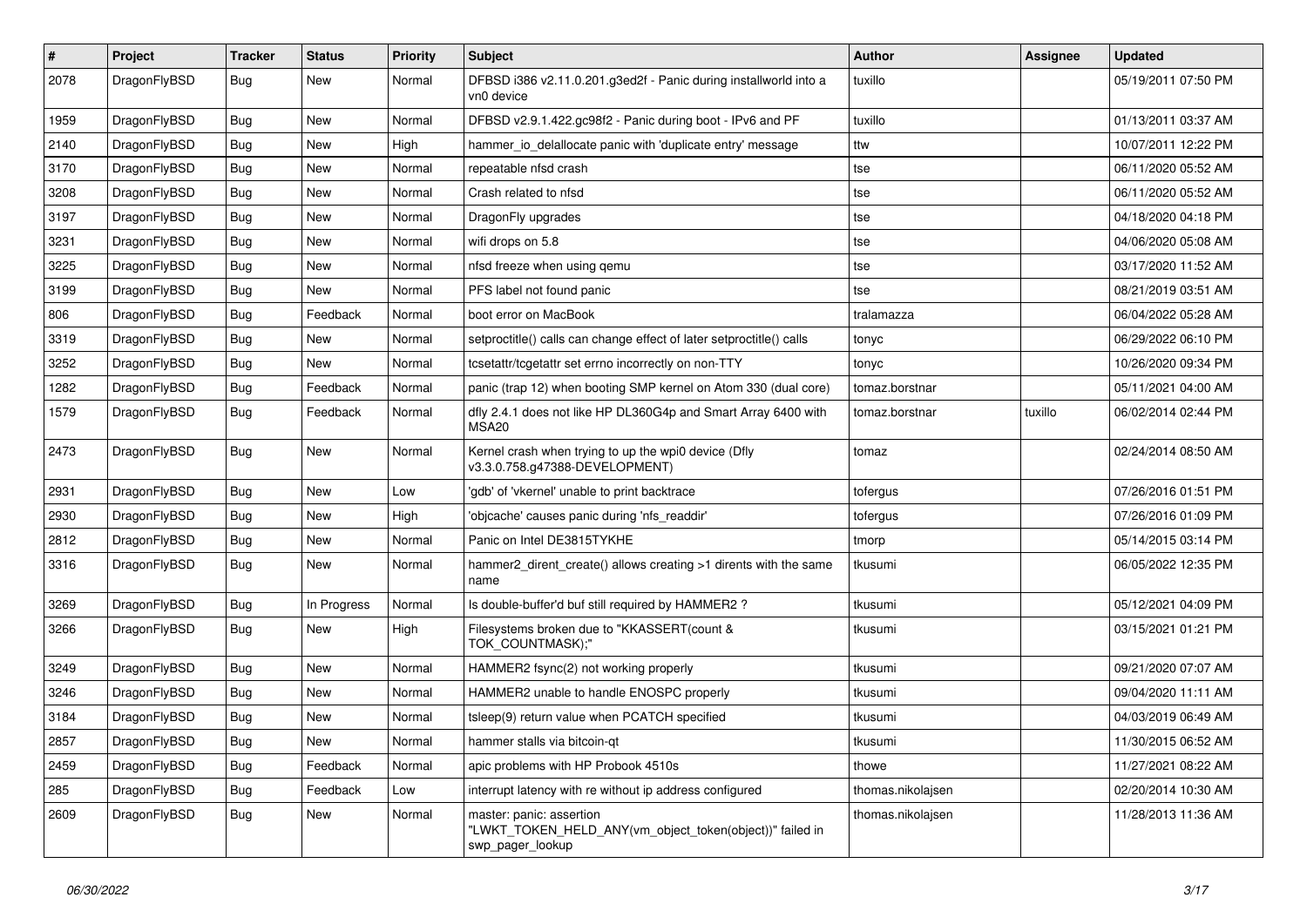| #    | Project      | <b>Tracker</b> | <b>Status</b> | <b>Priority</b> | Subject                                                                             | <b>Author</b>     | Assignee | <b>Updated</b>      |
|------|--------------|----------------|---------------|-----------------|-------------------------------------------------------------------------------------|-------------------|----------|---------------------|
| 2436 | DragonFlyBSD | <b>Bug</b>     | New           | Normal          | panic: assertion "lp->lwp_qcpu == dd->cpuid" failed in<br>dfly_acquire_curproc      | thomas.nikolajsen |          | 01/23/2013 11:07 AM |
| 2296 | DragonFlyBSD | <b>Bug</b>     | In Progress   | High            | panic: assertion "m->wire_count > 0" failed                                         | thomas.nikolajsen |          | 08/30/2012 06:09 AM |
| 1984 | DragonFlyBSD | <b>Bug</b>     | <b>New</b>    | Normal          | hammer mount fails after crash - HAMMER: FIFO record bad head<br>signature          | thomas.nikolajsen |          | 03/08/2011 06:57 PM |
| 1127 | DragonFlyBSD | Bug            | Feedback      | Low             | cdrom drive not detected                                                            | tgr               | corecode | 01/15/2015 08:55 AM |
| 3113 | DragonFlyBSD | <b>Bug</b>     | In Progress   | Urgent          | Booting vKernel fails due being out of swap space                                   | tcullen           |          | 05/11/2021 04:14 AM |
| 3036 | DragonFlyBSD | <b>Bug</b>     | New           | Normal          | panic in icmp redirect start() ASSERT IN NETISR(0)                                  | tautolog          |          | 05/11/2017 07:27 PM |
| 3205 | DragonFlyBSD | <b>Bug</b>     | Feedback      | High            | Go compiler net test failing                                                        | : dfbsd           | tuxillo  | 05/10/2021 02:45 AM |
| 3217 | DragonFlyBSD | <b>Bug</b>     | New           | Normal          | rescue tools: make install fails if rescue folder doesn't exist                     | t_dfbsd           |          | 11/27/2019 08:16 PM |
| 2915 | DragonFlyBSD | <b>Bug</b>     | New           | High            | Hammer mirror-copy problem                                                          | : dfbsd           |          | 08/25/2016 05:28 AM |
| 2509 | DragonFlyBSD | <b>Bug</b>     | New           | Normal          | Redefinition of DIRBLKSIZ in restore(8)                                             | swildner          |          | 06/04/2022 04:40 AM |
| 243  | DragonFlyBSD | <b>Bug</b>     | Feedback      | Normal          | weird behavior in the shell                                                         | swildner          |          | 05/31/2022 02:51 PM |
| 1913 | DragonFlyBSD | <b>Bug</b>     | <b>New</b>    | Normal          | panic: assertion: ip->flush_state != HAMMER_FST_FLUSH in<br>hammer_flush_inode_core | swildner          |          | 11/20/2010 05:27 PM |
| 1907 | DragonFlyBSD | <b>Bug</b>     | <b>New</b>    | Normal          | Hammer crash in hammer_flusher_flush()                                              | swildner          |          | 11/11/2010 05:07 AM |
| 2082 | DragonFlyBSD | <b>Bug</b>     | New           | Normal          | dfbsd 2.10.1 amd64 - mc port build error with 'bmake bin-install'                   | sun-doctor        |          | 05/25/2011 07:18 PM |
| 2020 | DragonFlyBSD | Bug            | New           | Low             | Port brcm80211 driver from Linux to DragonFly BSD                                   | studer            |          | 03/05/2011 10:54 PM |
| 2055 | DragonFlyBSD | <b>Bug</b>     | New           | Normal          | $ssh + IPV6 + bridge \Rightarrow connection freezes$                                | steve             |          | 04/24/2011 07:13 PM |
| 2004 | DragonFlyBSD | <b>Bug</b>     | New           | Normal          | LWKT_WAIT_IPIQ panic                                                                | steve             |          | 03/08/2011 05:46 PM |
| 3129 | DragonFlyBSD | Bug            | <b>New</b>    | High            | Kernel panic with 5.2.0 on A2SDi-4C-HLN4F                                           | stateless         |          | 04/24/2018 12:50 AM |
| 2587 | DragonFlyBSD | <b>Bug</b>     | New           | Normal          | SATA DVD writer not detected by DragonFly                                           | srussell          |          | 09/04/2020 08:55 AM |
| 2586 | DragonFlyBSD | Bug            | New           | Normal          | pf: "modulate" state seems problematic                                              | srussell          |          | 09/25/2013 07:36 PM |
| 2077 | DragonFlyBSD | <b>Bug</b>     | New           | Normal          | USB devices conflicting                                                             | srussell          |          | 05/17/2011 05:12 PM |
| 2936 | DragonFlyBSD | <b>Bug</b>     | New           | Normal          | loader.efi crashes while loading kernel                                             | spaceille         |          | 08/20/2016 06:17 AM |
| 1964 | DragonFlyBSD | <b>Bug</b>     | New           | Normal          | iwn (panic assertion : wlan_assert_serialized)                                      | sjmm.ptr          | josepht  | 02/01/2011 12:57 PM |
| 1302 | DragonFlyBSD | <b>Bug</b>     | In Progress   | Normal          | Checkpoint regression?                                                              | sjg               | sjg      | 07/10/2013 05:22 PM |
| 2061 | DragonFlyBSD | Bug            | New           | Normal          | USB keyboard boot panic                                                             | sjg               |          | 05/04/2012 12:20 AM |
| 2141 | DragonFlyBSD | Bug            | New           | Urgent          | loader and/or documentation broken                                                  | sjg               |          | 01/20/2012 10:51 AM |
| 1786 | DragonFlyBSD | <b>Bug</b>     | <b>New</b>    | Normal          | Calling NULL function pointer initiates panic loop                                  | sjg               |          | 10/11/2010 05:28 PM |
| 2891 | DragonFlyBSD | <b>Bug</b>     | <b>New</b>    | Normal          | Kernel panic in IEEE802.11 related code                                             | shamaz            |          | 05/29/2016 05:49 PM |
| 2863 | DragonFlyBSD | <b>Bug</b>     | New           | Normal          | HAMMER synch tid is zero                                                            | shamaz            |          | 12/12/2015 11:24 PM |
| 2820 | DragonFlyBSD | <b>Bug</b>     | New           | Normal          | TP-Link USB Wi-Fi adapter cannot be reattached to the system                        | shamaz            |          | 05/22/2015 09:45 PM |
| 1961 | DragonFlyBSD | <b>Bug</b>     | New           | Normal          | Can't create dump from DDB                                                          | shamaz            |          | 01/29/2011 09:02 PM |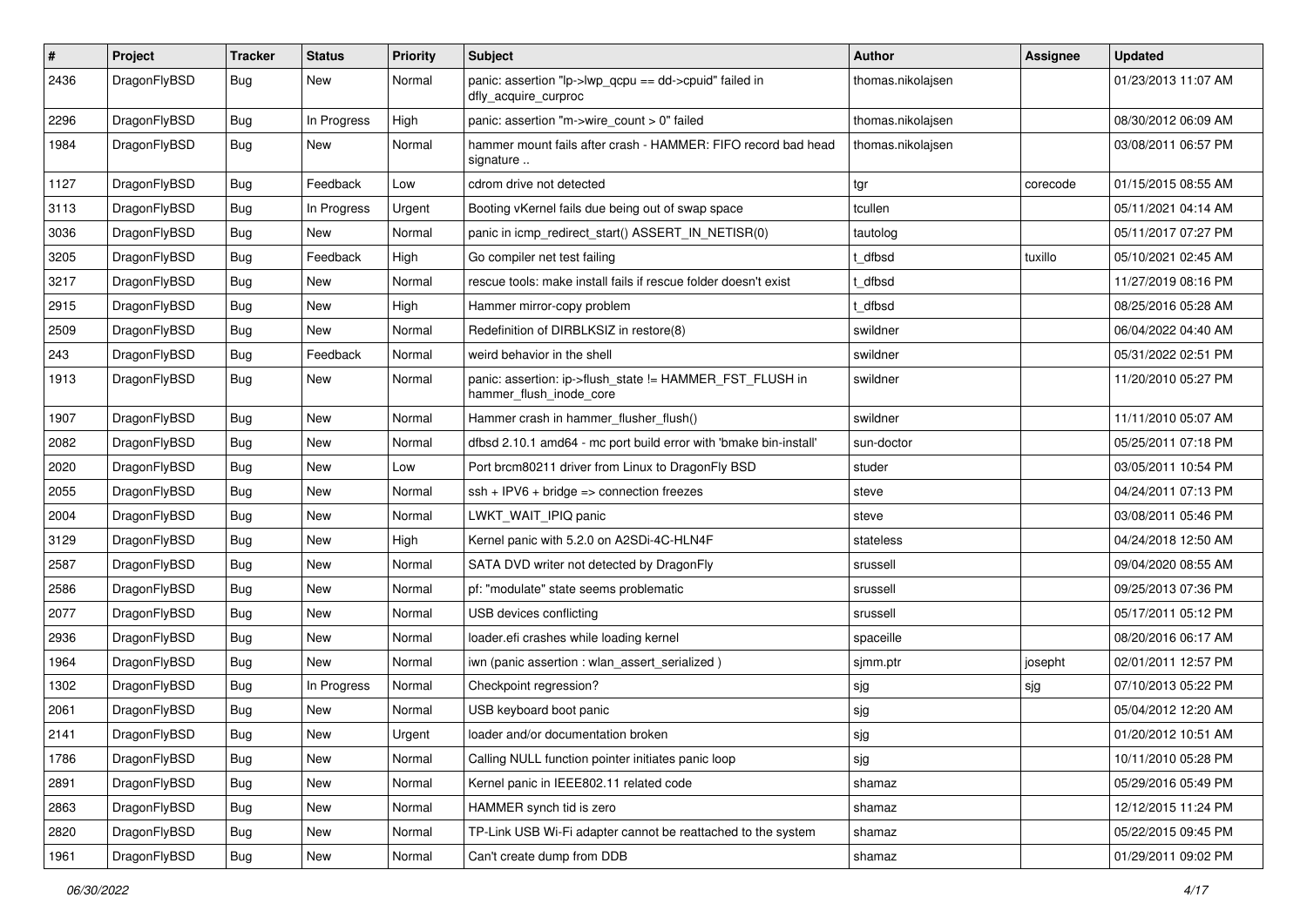| $\#$ | Project      | <b>Tracker</b> | <b>Status</b> | <b>Priority</b> | <b>Subject</b>                                                                                  | <b>Author</b> | Assignee | <b>Updated</b>      |
|------|--------------|----------------|---------------|-----------------|-------------------------------------------------------------------------------------------------|---------------|----------|---------------------|
| 1884 | DragonFlyBSD | Bug            | <b>New</b>    | Normal          | System completely freezes while listening music (devbuf: malloc<br>limit exceeded)              | shamaz        |          | 01/24/2011 05:00 PM |
| 1935 | DragonFlyBSD | Bug            | <b>New</b>    | Normal          | mouse does not work after switching between x and console                                       | shamaz        |          | 12/13/2010 10:06 AM |
| 2124 | DragonFlyBSD | <b>Bug</b>     | <b>New</b>    | Normal          | getty repeating too quickly on port /dev/ttyv0                                                  | sgeorge.ml    |          | 09/01/2011 04:28 AM |
| 2396 | DragonFlyBSD | <b>Bug</b>     | Feedback      | High            | Latest 3.1 development version core dumps while destroying master<br><b>PFS</b>                 | sgeorge       |          | 01/23/2013 04:10 PM |
| 2347 | DragonFlyBSD | <b>Bug</b>     | Feedback      | High            | Hammer PFSes destroy does not give back full space allocated to<br><b>PFS</b>                   | sgeorge       |          | 07/19/2012 01:11 AM |
| 2924 | DragonFlyBSD | Bug            | <b>New</b>    | Normal          | cat -v fails to tag characters in extended table with M- prefix with<br>some locales            | sevan         |          | 07/11/2016 07:18 AM |
| 2042 | DragonFlyBSD | <b>Bug</b>     | <b>New</b>    | Normal          | kernel panic, when run boot0cfg                                                                 | sepherosa     |          | 05/31/2022 03:01 PM |
| 2100 | DragonFlyBSD | <b>Bug</b>     | Feedback      | Normal          | devfs related panic                                                                             | sepherosa     | alexh    | 07/10/2011 02:29 PM |
| 1944 | DragonFlyBSD | <b>Bug</b>     | <b>New</b>    | Normal          | panic: backing object 0xdea7b258 was somehow re-referenced<br>during collapse!                  | sepherosa     |          | 12/27/2010 02:06 AM |
| 2123 | DragonFlyBSD | Bug            | <b>New</b>    | Normal          | hammer is losing files                                                                          | schmir        |          | 08/30/2011 07:56 PM |
| 3047 | DragonFlyBSD | Bug            | New           | Normal          | HAMMER critical write error                                                                     | samuel        |          | 06/19/2019 09:50 AM |
| 2549 | DragonFlyBSD | Bug            | In Progress   | Normal          | netgraph7: Kernel page fault.                                                                   | russiane39    | nant     | 05/10/2013 11:20 PM |
| 2316 | DragonFlyBSD | <b>Bug</b>     | <b>New</b>    | Normal          | Ungraceful invalid password handling for adding a new user in the<br>installer                  | rune          |          | 04/27/2012 11:23 PM |
| 1975 | DragonFlyBSD | <b>Bug</b>     | <b>New</b>    | Normal          | Applications seg fault in select() and poll()                                                   | rumcic        |          | 05/31/2022 02:58 PM |
| 1218 | DragonFlyBSD | <b>Bug</b>     | In Progress   | Normal          | panic: assertion: $error == 0$ in hammer start transaction                                      | rumcic        |          | 05/11/2021 04:00 AM |
| 998  | DragonFlyBSD | <b>Bug</b>     | In Progress   | Normal          | Unconfiguring a vn while it is mounted                                                          | rumcic        | tuxillo  | 05/11/2021 04:00 AM |
| 1580 | DragonFlyBSD | <b>Bug</b>     | Feedback      | Normal          | Panic (Fatal trap 12: page fault while in kernel mode) while playing<br>with pf and netif names | rumcic        |          | 12/21/2018 01:21 AM |
| 1250 | DragonFlyBSD | Bug            | Feedback      | Normal          | Panic upon plugging an USB flash drive into the machine                                         | rumcic        |          | 03/10/2013 05:17 AM |
| 1249 | DragonFlyBSD | Bug            | Feedback      | Normal          | panic: ffs vfree: freeing free inode                                                            | rumcic        |          | 03/10/2013 05:13 AM |
| 1489 | DragonFlyBSD | Bug            | Feedback      | Normal          | panic: ufs dirbad: bad dir                                                                      | rumcic        |          | 03/10/2013 04:34 AM |
| 2423 | DragonFlyBSD | <b>Bug</b>     | <b>New</b>    | Urgent          | After multiple panics/locks, hitting KKASSERT in<br>hammer init cursor                          | rumcic        |          | 09/18/2012 02:28 AM |
| 2080 | DragonFlyBSD | Bug            | New           | Normal          | panic: lockmgr thrd sleep: called from interrupt, ipi, or hard code<br>section                  | rumcic        |          | 05/30/2011 05:06 PM |
| 2072 | DragonFlyBSD | <b>Bug</b>     | <b>New</b>    | Normal          | Fatal trap 12: stopped at lwkt_send_ipiq3                                                       | rumcic        |          | 05/17/2011 04:12 AM |
| 1874 | DragonFlyBSD | <b>Bug</b>     | <b>New</b>    | Normal          | mpd listening on all IPs, accepting only on one                                                 | rumcic        |          | 05/08/2011 01:01 PM |
| 1873 | DragonFlyBSD | Bug            | <b>New</b>    | Normal          | Panic upon usb mouse detach and reattaching                                                     | rumcic        |          | 02/01/2011 09:53 AM |
| 2887 | DragonFlyBSD | Bug            | <b>New</b>    | Low             | Missing extattr namespace to string and<br>extattr_string_to_namespace functions                | rubenk        |          | 02/06/2016 05:09 AM |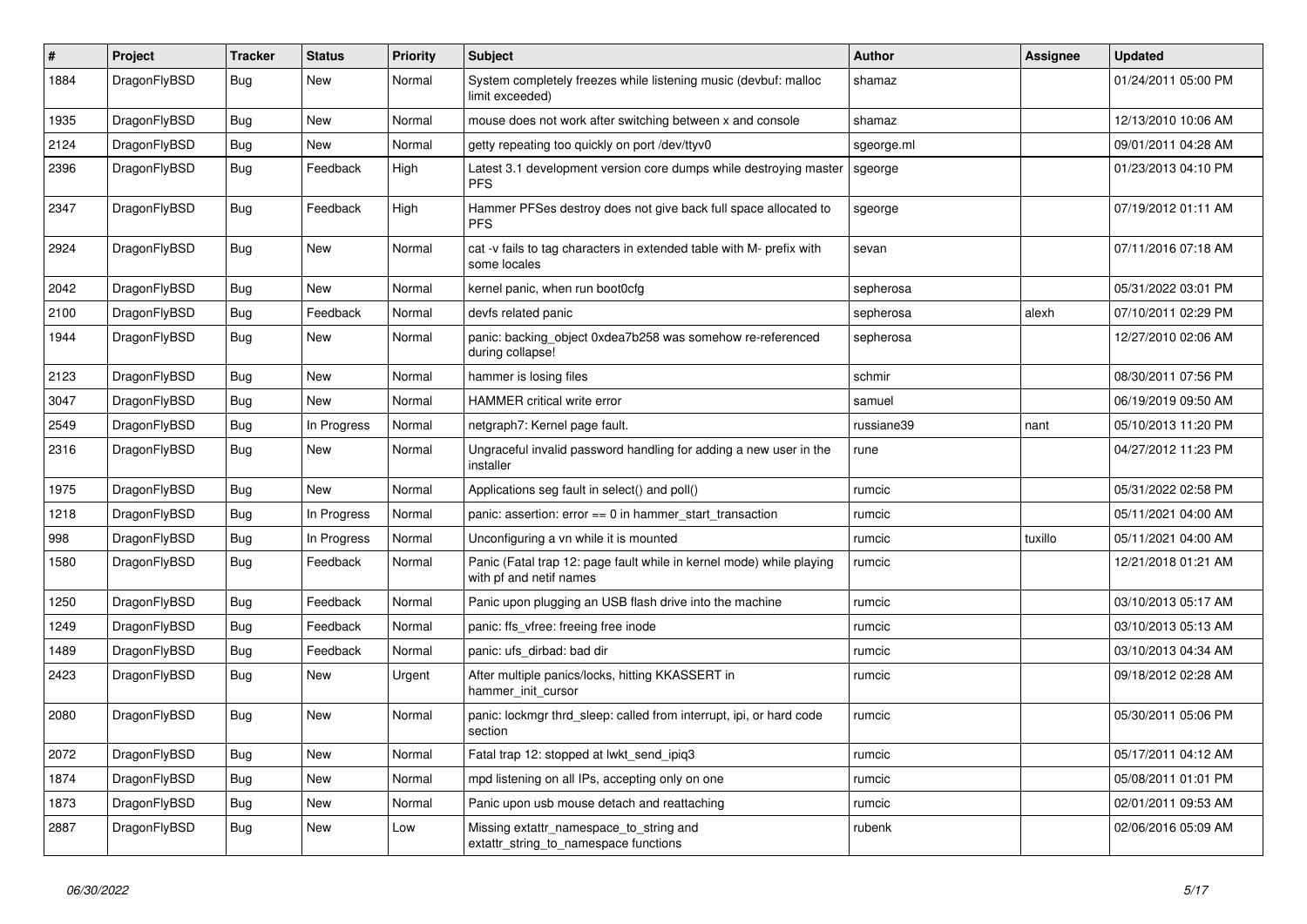| $\vert$ # | Project      | <b>Tracker</b> | <b>Status</b> | <b>Priority</b> | <b>Subject</b>                                                                                                                                                                                    | <b>Author</b> | Assignee | <b>Updated</b>      |
|-----------|--------------|----------------|---------------|-----------------|---------------------------------------------------------------------------------------------------------------------------------------------------------------------------------------------------|---------------|----------|---------------------|
| 3141      | DragonFlyBSD | Bug            | <b>New</b>    | Normal          | dhclient blocks boot process                                                                                                                                                                      | rowo          |          | 12/16/2018 11:01 AM |
| 2738      | DragonFlyBSD | <b>Bug</b>     | <b>New</b>    | Normal          | Hammer: Strange behavior when trying to recover old version of<br>moved file                                                                                                                      | roland        |          | 11/20/2014 08:02 AM |
| 2626      | DragonFlyBSD | Bug            | New           | Normal          | iwn driver drops with error: "firmware error 'iwn intr: fatal firmware<br>error"                                                                                                                  | rodyaj        |          | 01/09/2014 05:50 AM |
| 600       | DragonFlyBSD | Bug            | <b>New</b>    | Low             | /sys/libkern/karc4random                                                                                                                                                                          | robin_carey5  | profmakx | 01/19/2015 03:07 AM |
| 2430      | DragonFlyBSD | Bug            | <b>New</b>    | Normal          | Alternate Password Hash method                                                                                                                                                                    | robin.carey1  |          | 10/07/2012 06:28 AM |
| 2138      | DragonFlyBSD | Bug            | New           | Normal          | > 100% CPU usage                                                                                                                                                                                  | robin.carey1  |          | 09/26/2011 12:20 PM |
| 1836      | DragonFlyBSD | Bug            | New           | Normal          | Incorrect TCP checksum show up in tcpdump                                                                                                                                                         | robgar1       |          | 05/15/2022 11:22 AM |
| 2675      | DragonFlyBSD | Bug            | New           | Low             | Ultimate N WiFi Link 5300 get iwn intr: fatal firmware error on 5GHz                                                                                                                              | revuwa        |          | 05/11/2021 04:07 AM |
| 2822      | DragonFlyBSD | Bug            | New           | Normal          | USB 3.0 stick throws "reading primary partition table: error<br>accessing offset 000[] for 152" error, while the stick works on any<br>other OS I tested                                          | revuwa        | profmakx | 06/29/2015 05:56 AM |
| 3313      | DragonFlyBSD | <b>Bug</b>     | <b>New</b>    | Normal          | Can't boot from my live USB at all. The kernel loading process<br>hangs.                                                                                                                          | rempas        |          | 06/03/2022 12:16 AM |
| 1560      | DragonFlyBSD | Bug            | Feedback      | Normal          | Unable to modify partition table on ThinkPad T61p during install                                                                                                                                  | rehsack       |          | 01/15/2015 08:57 AM |
| 2371      | DragonFlyBSD | Bug            | New           | Normal          | Timezone problem with America/Sao Paulo                                                                                                                                                           | raitech       |          | 05/17/2012 01:42 PM |
| 1876      | DragonFlyBSD | Bug            | New           | Normal          | devfs in jail + logging out from console(ttyv1+) -> panic                                                                                                                                         | qhwt.dfly     | tuxillo  | 05/31/2022 03:24 PM |
| 1942      | DragonFlyBSD | Bug            | New           | Normal          | locking against myself in getcacheblk()?                                                                                                                                                          | qhwt.dfly     |          | 05/31/2022 02:15 PM |
| 1917      | DragonFlyBSD | Bug            | New           | Normal          | panic: assertion: (RB_EMPTY(&ip->rec_tree) && (ip->flags &<br>HAMMER_INODE_XDIRTY) == 0)    (!RB_EMPTY(&ip->rec_tree)<br>&& (ip->flags & HAMMER_INODE_XDIRTY) != 0) in<br>hammer flush inode done | qhwt.dfly     |          | 11/24/2010 03:23 AM |
| 1577      | DragonFlyBSD | <b>Bug</b>     | Feedback      | Normal          | panic: assertion: leaf->base.obj id == ip->obj id in<br>hammer ip delete range                                                                                                                    | qhwt+dfly     |          | 05/11/2021 04:01 AM |
| 1387      | DragonFlyBSD | Bug            | Feedback      | Normal          | zero-size malloc and ps: kvm_getprocs: Bad address                                                                                                                                                | qhwt+dfly     |          | 05/11/2021 04:00 AM |
| 1368      | DragonFlyBSD | Bug            | In Progress   | Normal          | suspend signal race?                                                                                                                                                                              | qhwt+dfly     |          | 05/11/2021 03:51 AM |
| 570       | DragonFlyBSD | Bug            | Feedback      | Normal          | 1.8.x: ACPI problems                                                                                                                                                                              | qhwt+dfly     |          | 06/02/2014 03:45 AM |
| 1101      | DragonFlyBSD | Bug            | Feedback      | Normal          | ohci related panic                                                                                                                                                                                | polachok      |          | 05/11/2021 04:00 AM |
| 3245      | DragonFlyBSD | Bug            | <b>New</b>    | Normal          | panic: free: guard1x fail, i915 load from loader.conf                                                                                                                                             | polachok      |          | 08/21/2020 10:36 AM |
| 2496      | DragonFlyBSD | Bug            | New           | Normal          | NTFS malloc limit exceeded                                                                                                                                                                        | plasmob       | tuxillo  | 02/19/2013 08:47 AM |
| 3302      | DragonFlyBSD | Bug            | <b>New</b>    | Normal          | Will not boot on System76 Lemur Pro (lemp10)                                                                                                                                                      | piecuch       |          | 11/03/2021 10:21 AM |
| 3298      | DragonFlyBSD | Bug            | <b>New</b>    | Normal          | Running "w" and having logged in via XDM through VNC, "w" prints<br>an extra error message                                                                                                        | piecuch       |          | 10/25/2021 09:16 AM |
| 3239      | DragonFlyBSD | Bug            | New           | Normal          | unable to SIGKILL glitched emacs                                                                                                                                                                  | piecuch       |          | 05/26/2020 03:30 AM |
| 3238      | DragonFlyBSD | Bug            | <b>New</b>    | Normal          | race conditions when printing from vkernel console                                                                                                                                                | piecuch       |          | 05/19/2020 02:50 PM |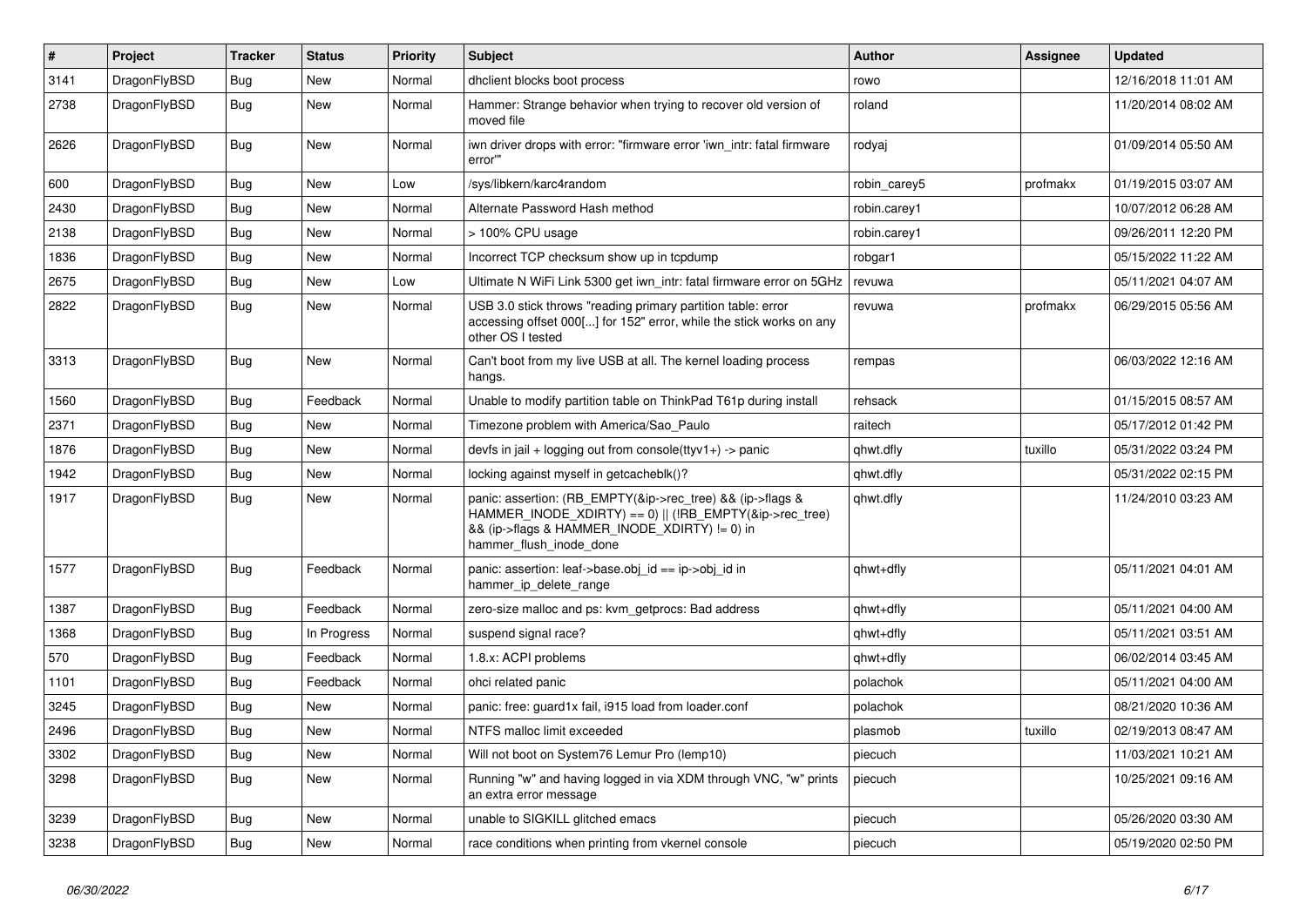| $\sharp$ | Project      | <b>Tracker</b> | <b>Status</b> | <b>Priority</b> | Subject                                                                                                        | <b>Author</b> | Assignee | <b>Updated</b>      |
|----------|--------------|----------------|---------------|-----------------|----------------------------------------------------------------------------------------------------------------|---------------|----------|---------------------|
| 1559     | DragonFlyBSD | <b>Bug</b>     | New           | Normal          | kernel trap                                                                                                    | phma          |          | 11/27/2021 08:43 AM |
| 3247     | DragonFlyBSD | Bug            | New           | Normal          | Kernel panic doing nothing much                                                                                | phma          |          | 09/12/2020 11:40 PM |
| 2816     | DragonFlyBSD | <b>Bug</b>     | New           | Normal          | A multitasking process being debugged can get stuck                                                            | phma          |          | 05/19/2015 03:57 AM |
| 2611     | DragonFlyBSD | <b>Bug</b>     | <b>New</b>    | Normal          | Change in IP address results in network not working                                                            | phma          |          | 12/05/2013 07:55 PM |
| 2557     | DragonFlyBSD | Bug            | New           | Normal          | stock 3.4.1 kernel halts during booting if dm and dm_target_crypt<br>are loaded and RAID controller is present | phma          |          | 05/12/2013 10:38 PM |
| 2552     | DragonFlyBSD | Bug            | New           | Low             | hammer recovery should indicate progress                                                                       | phma          |          | 05/03/2013 12:13 AM |
| 2547     | DragonFlyBSD | <b>Bug</b>     | <b>New</b>    | High            | crashed while doing a dry run of pkg rolling-replace                                                           | phma          |          | 04/18/2013 10:40 PM |
| 2389     | DragonFlyBSD | <b>Bug</b>     | New           | Normal          | computer crashed while listing processes                                                                       | phma          |          | 06/18/2012 02:49 PM |
| 2387     | DragonFlyBSD | <b>Bug</b>     | <b>New</b>    | Normal          | hammer ignores -t during dedup                                                                                 | phma          |          | 06/17/2012 12:30 PM |
| 2331     | DragonFlyBSD | <b>Bug</b>     | New           | Normal          | reading mouse mode from unopen file descriptor hangs mouse<br>driver                                           | phma          |          | 03/14/2012 09:43 AM |
| 2311     | DragonFlyBSD | Bug            | New           | Normal          | Xorg crash having something to do with drm                                                                     | phma          |          | 02/22/2012 09:59 AM |
| 2306     | DragonFlyBSD | <b>Bug</b>     | New           | Normal          | a crash starts the kernel debugger in text mode, but just reboots in X                                         | phma          |          | 02/11/2012 08:02 PM |
| 1990     | DragonFlyBSD | Bug            | New           | Normal          | /mnt too large to mount                                                                                        | peur.neu      |          | 02/16/2011 11:24 PM |
| 1951     | DragonFlyBSD | Bug            | <b>New</b>    | Normal          | dma_timeouts at phyaddr on a good hdd                                                                          | peur.neu      |          | 01/04/2011 07:12 AM |
| 1943     | DragonFlyBSD | <b>Bug</b>     | New           | Normal          | hammer assertion panic                                                                                         | peter         |          | 12/27/2010 12:45 AM |
| 3226     | DragonFlyBSD | Bug            | New           | Normal          | Xorg freezes in vm: thread stuck in "objtrm1"                                                                  | peeter        |          | 04/08/2020 02:10 AM |
| 2970     | DragonFlyBSD | <b>Bug</b>     | New           | Normal          | kernel 4.7: "Is -l" causes panic on UDF filesystem: "bgetvp -<br>overlapping buffer"                           | peeter        |          | 12/21/2016 02:46 AM |
| 1769     | DragonFlyBSD | <b>Bug</b>     | New           | Normal          | panic: assertion: _tp->tt_msg->tt_cpuid == mycpuid in<br>tcp_callout_active                                    | pavalos       | sjg      | 05/15/2022 11:07 AM |
| 2898     | DragonFlyBSD | Bug            | New           | Normal          | <b>HAMMER</b> panic                                                                                            | pavalos       |          | 11/03/2018 07:05 AM |
| 2526     | DragonFlyBSD | <b>Bug</b>     | <b>New</b>    | Normal          | hammer cleanup doesn't run on first day of DST                                                                 | pavalos       |          | 10/18/2016 05:28 PM |
| 2248     | DragonFlyBSD | Bug            | New           | Normal          | sysctl panic                                                                                                   | pavalos       |          | 11/23/2011 06:23 PM |
| 2199     | DragonFlyBSD | Bug            | New           | Normal          | screen segfaults if utmpx isn't present                                                                        | pavalos       |          | 11/15/2011 10:52 PM |
| 2099     | DragonFlyBSD | <b>Bug</b>     | New           | Normal          | page fault panic in vm system                                                                                  | pavalos       |          | 07/10/2011 08:51 AM |
| 2048     | DragonFlyBSD | Bug            | <b>New</b>    | Normal          | panic: ffs_sync: rofs mod                                                                                      | pavalos       |          | 04/12/2011 05:45 AM |
| 2008     | DragonFlyBSD | Bug            | New           | Normal          | lwkt_setcpu_remote: td->td_flags 00800621 console flood                                                        | pavalos       |          | 03/06/2011 09:37 PM |
| 1969     | DragonFlyBSD | <b>Bug</b>     | New           | Normal          | pf-related network problem                                                                                     | pavalos       | lentferj | 02/01/2011 06:57 PM |
| 1949     | DragonFlyBSD | <b>Bug</b>     | <b>New</b>    | Normal          | iwn panic                                                                                                      | pavalos       |          | 01/30/2011 03:21 AM |
| 1946     | DragonFlyBSD | <b>Bug</b>     | New           | Normal          | ieee80211 panic                                                                                                | pavalos       | josepht  | 01/27/2011 06:00 PM |
| 599      | DragonFlyBSD | <b>Bug</b>     | New           | Urgent          | 1.9.0 reproducable panic                                                                                       | pavalos       |          | 12/22/2010 01:08 AM |
| 2117     | DragonFlyBSD | <b>Bug</b>     | New           | High            | ACPI and/or bce(4) problem with 2.11.0.673.g0d557 on HP DL380<br>G6                                            | pauska        |          | 08/22/2011 10:15 AM |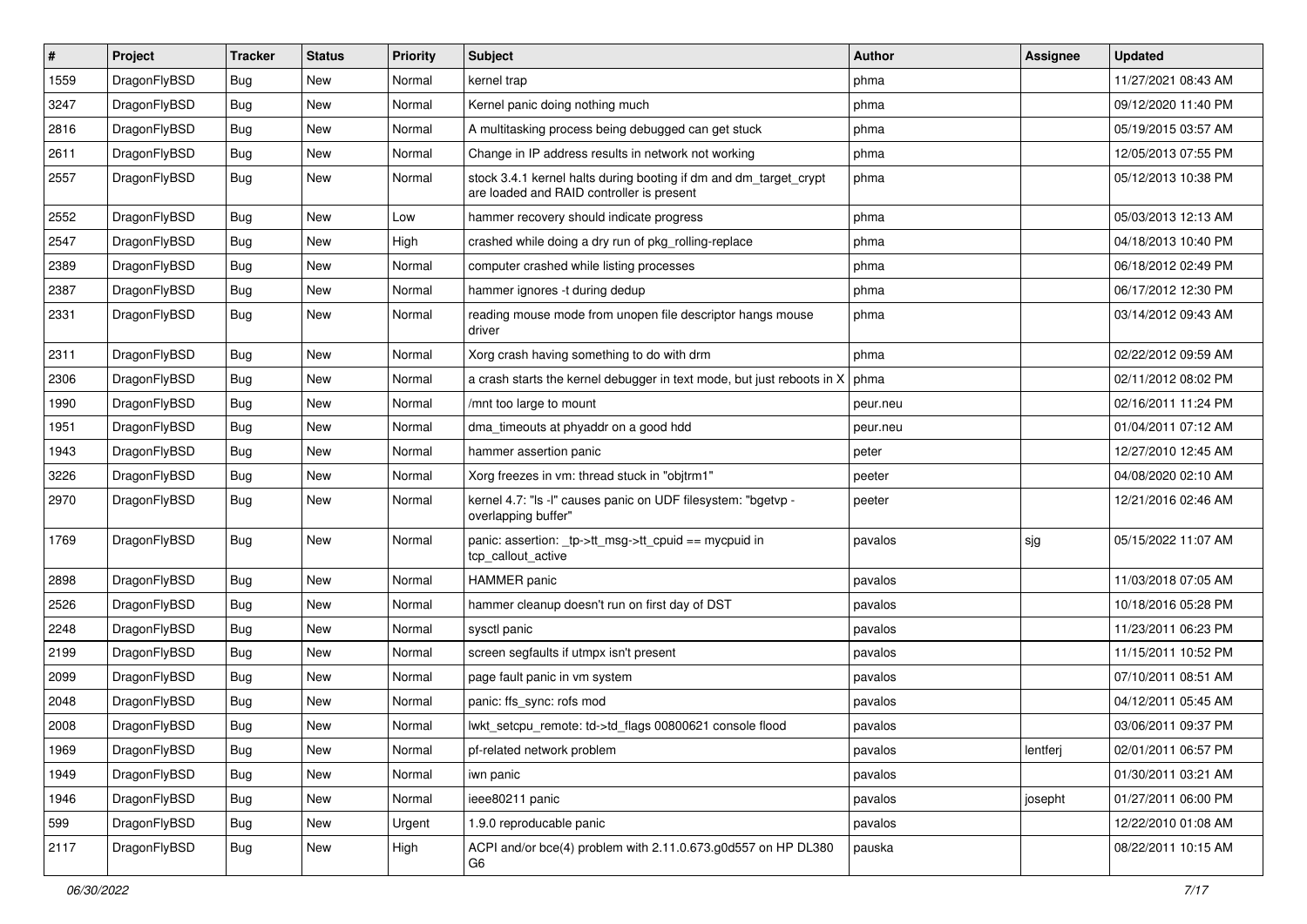| $\sharp$ | Project      | <b>Tracker</b> | <b>Status</b> | <b>Priority</b> | Subject                                                                                                            | Author                 | <b>Assignee</b> | <b>Updated</b>      |
|----------|--------------|----------------|---------------|-----------------|--------------------------------------------------------------------------------------------------------------------|------------------------|-----------------|---------------------|
| 2874     | DragonFlyBSD | <b>Bug</b>     | <b>New</b>    | Normal          | make world DESTDIR=/emptydir fails                                                                                 | pascii                 |                 | 12/25/2015 07:04 AM |
| 3107     | DragonFlyBSD | <b>Bug</b>     | New           | Low             | ACPI interrupt storm when loading i915 on Lenovo T460                                                              | oyvinht                |                 | 07/15/2020 07:01 AM |
| 3152     | DragonFlyBSD | Bug            | Feedback      | Normal          | Console's size in ttyv0 and single user mode is sticking to 80x25,<br>while ttyv1 can make use of the whole screen | overtime               |                 | 02/24/2019 01:08 AM |
| 2802     | DragonFlyBSD | Bug            | <b>New</b>    | Normal          | USB Wifi urtwn0 crash from cd boot                                                                                 | opvalues               |                 | 03/10/2015 01:07 AM |
| 2799     | DragonFlyBSD | <b>Bug</b>     | New           | Normal          | Fatal trap 12 caused by moused(8) -p/dev/cual0                                                                     | opvalues               |                 | 03/04/2015 11:01 PM |
| 3052     | DragonFlyBSD | <b>Bug</b>     | New           | Normal          | panic DragonFly v4.8.1-RELEASE by mounting a malformed NTFS<br>image [64.000]                                      | open.source@ribose.com |                 | 08/14/2017 03:22 AM |
| 3051     | DragonFlyBSD | Bug            | New           | Normal          | panic DragonFly v4.8.1-RELEASE by mounting a malformed NTFS<br>image [12.000]                                      | open.source@ribose.com |                 | 08/14/2017 03:20 AM |
| 3049     | DragonFlyBSD | Bug            | New           | Normal          | panic DragonFly v4.8.1-RELEASE by mounting a malformed<br>msdosfs image [12.128]                                   | open.source@ribose.com |                 | 08/14/2017 02:53 AM |
| 1193     | DragonFlyBSD | Bug            | <b>New</b>    | Normal          | kernel doesn't recognize cdrom drive                                                                               | nonsolosoft            |                 | 01/25/2014 09:11 PM |
| 2622     | DragonFlyBSD | <b>Bug</b>     | New           | Normal          | VAIO FIT15E fn keys support                                                                                        | nonsolosoft            |                 | 12/31/2013 01:31 AM |
| 2621     | DragonFlyBSD | <b>Bug</b>     | New           | Normal          | core dump using cdrom                                                                                              | nonsolosoft            |                 | 12/27/2013 12:43 AM |
| 2182     | DragonFlyBSD | <b>Bug</b>     | New           | Normal          | if msk PHY FIFO underrun/overflow                                                                                  | nonsolosoft            |                 | 09/03/2012 06:39 AM |
| 2412     | DragonFlyBSD | <b>Bug</b>     | New           | Normal          | wlan0 fails to get address via dhclient                                                                            | nonsolosoft            |                 | 08/30/2012 05:55 AM |
| 3215     | DragonFlyBSD | Bug            | New           | Normal          | Hang in tcdrain(3) after write(3)                                                                                  | noloader               |                 | 11/25/2019 03:08 PM |
| 2958     | DragonFlyBSD | <b>Bug</b>     | Feedback      | Normal          | Hammer FS dies during pruning after massive write load                                                             | neilb                  |                 | 10/11/2016 04:20 AM |
| 2957     | DragonFlyBSD | <b>Bug</b>     | Feedback      | Normal          | swapoff -a followed by swapon -a doesn't give your swap back                                                       | neilb                  |                 | 10/09/2016 04:17 AM |
| 2104     | DragonFlyBSD | <b>Bug</b>     | New           | Normal          | network configuration seg. fault on install CD                                                                     | navratil               |                 | 07/26/2011 07:55 AM |
| 679      | DragonFlyBSD | <b>Bug</b>     | New           | Low             | Netgraph backward compatibility for old *LEN constants                                                             | nant                   | nant            | 02/18/2014 05:45 AM |
| 1144     | DragonFlyBSD | Bug            | Feedback      | Normal          | Incorrect clock under KVM                                                                                          | msylvan                |                 | 03/09/2013 01:17 PM |
| 168      | DragonFlyBSD | <b>Bug</b>     | In Progress   | Normal          | Livelocked limit engaged while trying to setup IPW wireless                                                        | mschacht               | sepherosa       | 05/11/2021 04:05 AM |
| 3218     | DragonFlyBSD | <b>Bug</b>     | New           | Normal          | Kernel panics are not sent to comconsole when booted over EFI                                                      | mqudsi                 |                 | 12/02/2019 08:52 PM |
| 3317     | DragonFlyBSD | <b>Bug</b>     | In Progress   | Normal          | Network vtnet0 not working on Hetzner cloud                                                                        | mneumann               |                 | 06/18/2022 03:55 AM |
| 3235     | DragonFlyBSD | <b>Bug</b>     | <b>New</b>    | Normal          | Kernel panic in devfs vnops.c                                                                                      | mneumann               |                 | 04/28/2020 07:00 AM |
| 3222     | DragonFlyBSD | <b>Bug</b>     | <b>New</b>    | Normal          | gcc - undefined reference to '__atomic_load' (missing libatomic?)                                                  | mneumann               |                 | 02/08/2020 02:45 AM |
| 3111     | DragonFlyBSD | <b>Bug</b>     | In Progress   | High            | Mouse lags every second heavily under X11                                                                          | mneumann               |                 | 12/12/2017 09:46 PM |
| 2972     | DragonFlyBSD | <b>Bug</b>     | New           | Normal          | ipfw3 "deny to me" does not work correctly                                                                         | mneumann               |                 | 12/27/2016 12:11 PM |
| 2881     | DragonFlyBSD | <b>Bug</b>     | <b>New</b>    | Normal          | Pulseaudio hangs/resets system when starting X11                                                                   | mneumann               |                 | 01/09/2016 03:08 AM |
| 2788     | DragonFlyBSD | <b>Bug</b>     | New           | Normal          | ioctl GSLICEINFO: Not working for vnode slice                                                                      | mneumann               |                 | 02/12/2015 07:49 AM |
| 1293     | DragonFlyBSD | <b>Bug</b>     | New           | Normal          | 2.2.1-REL Installer Request                                                                                        | mk                     | tuxillo         | 05/11/2021 04:00 AM |
| 2644     | DragonFlyBSD | <b>Bug</b>     | Feedback      | Normal          | 3.6.0-REL trap 9 on boot                                                                                           | memmerto               |                 | 11/27/2021 08:08 AM |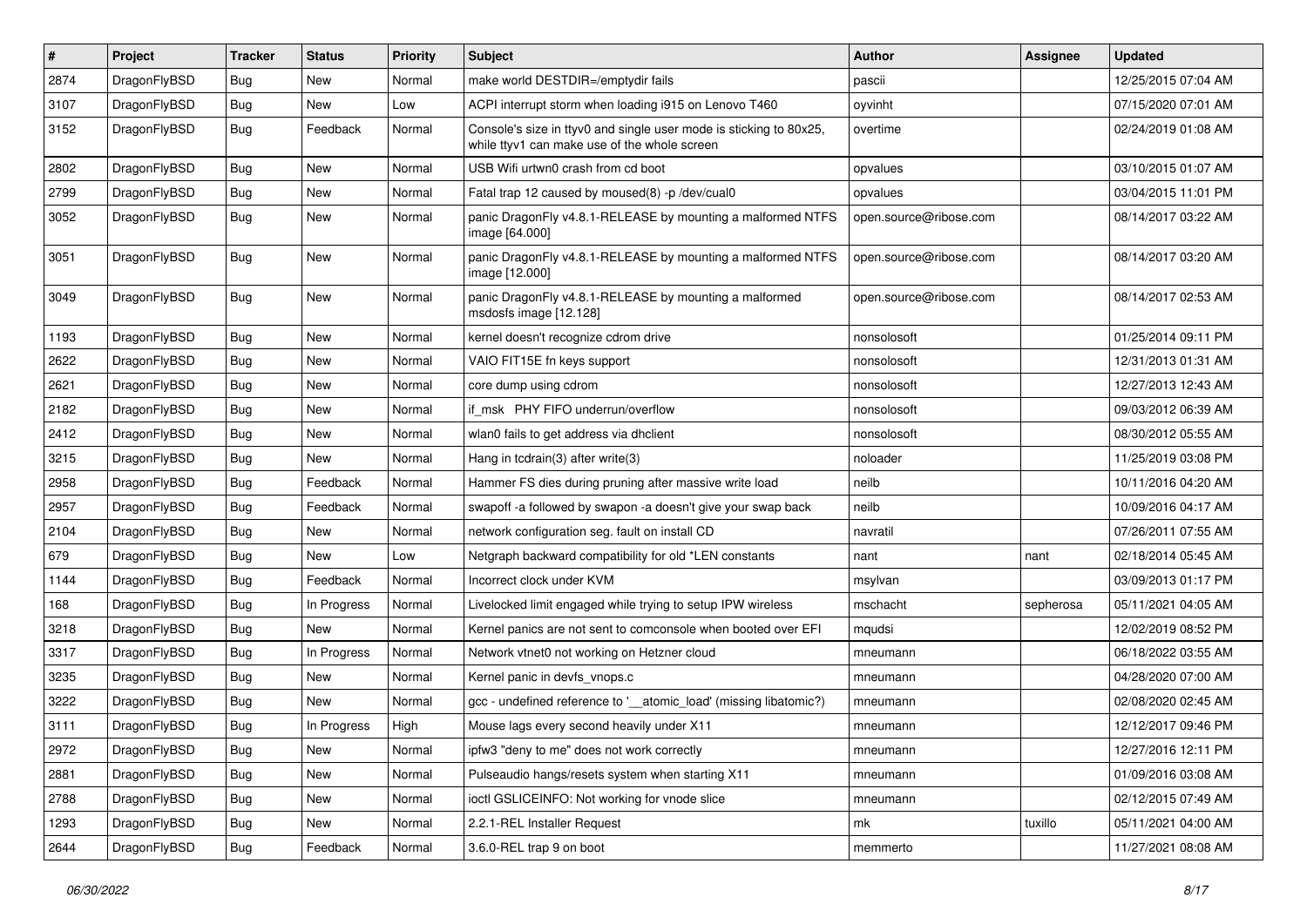| $\sharp$ | Project      | <b>Tracker</b> | <b>Status</b> | <b>Priority</b> | Subject                                                                                                    | Author        | Assignee  | <b>Updated</b>      |
|----------|--------------|----------------|---------------|-----------------|------------------------------------------------------------------------------------------------------------|---------------|-----------|---------------------|
| 2598     | DragonFlyBSD | <b>Bug</b>     | New           | Normal          | i386 via USB Booting                                                                                       | mbzadegan     |           | 10/21/2013 02:28 AM |
| 2067     | DragonFlyBSD | <b>Bug</b>     | New           | Normal          | sound/pcm: "play interrupt timeout, channel dead"                                                          | matthiasr     |           | 05/11/2021 03:55 AM |
| 1860     | DragonFlyBSD | <b>Bug</b>     | Feedback      | Normal          | Panic while creating UFS fs on vn(4) for initrd                                                            | matthias      |           | 02/29/2012 07:16 AM |
| 3035     | DragonFlyBSD | <b>Bug</b>     | New           | Normal          | panic: assertion "cpu >= 0 && cpu < ncpus" failed in netisr_cpuport<br>at /usr/src/sys/net/netisr2.h:87    | masu          |           | 05/11/2017 01:24 AM |
| 2809     | DragonFlyBSD | <b>Bug</b>     | New           | Normal          | hammer mirror-stream                                                                                       | masu          |           | 04/10/2015 12:33 AM |
| 2092     | DragonFlyBSD | <b>Bug</b>     | New           | Normal          | Panic: Bad link elm 0x next->prev != elm                                                                   | masterblaster | dillon    | 12/04/2011 12:49 PM |
| 2370     | DragonFlyBSD | <b>Bug</b>     | <b>New</b>    | Normal          | panic: ffs valloc: dup alloc                                                                               | marino        | vsrinivas | 02/01/2013 09:28 AM |
| 2167     | DragonFlyBSD | <b>Bug</b>     | New           | Normal          | shutdown/reboot fails after uptime msg                                                                     | marino        |           | 11/28/2011 03:01 AM |
| 2531     | DragonFlyBSD | <b>Bug</b>     | <b>New</b>    | Normal          | camcontrol fails to disable APM                                                                            | m.lombardi85  |           | 03/23/2013 12:28 PM |
| 2808     | DragonFlyBSD | <b>Bug</b>     | New           | Normal          | X freeze by switching between X and VT - results in black screen                                           | lukesky333    |           | 05/11/2021 03:55 AM |
| 2434     | DragonFlyBSD | <b>Bug</b>     | New           | Normal          | BTX Halted - Boot fails on USB/GUI                                                                         | lucmv         |           | 10/17/2012 08:12 PM |
| 2565     | DragonFlyBSD | <b>Bug</b>     | New           | Normal          | "ifconfig ix0 up" panic                                                                                    | Itpig402a     |           | 06/03/2013 05:46 AM |
| 3028     | DragonFlyBSD | <b>Bug</b>     | In Progress   | Normal          | installer: confusion of set/get disk encryption passphrase dialogs                                         | liweitianux   | tuxillo   | 06/03/2022 05:13 PM |
| 3310     | DragonFlyBSD | <b>Bug</b>     | In Progress   | Normal          | NVMM+QEMU fail to boot with UEFI: Mem Assist Failed<br>[gpa=0xfffffff0]                                    | liweitianux   |           | 01/11/2022 03:22 PM |
| 2917     | DragonFlyBSD | Bug            | New           | Normal          | da8: reading primary partition table: error accessing offset<br>000000000000 for 512                       | liweitianux   |           | 05/11/2021 08:43 PM |
| 2892     | DragonFlyBSD | <b>Bug</b>     | <b>New</b>    | Normal          | swap pager:indefinite wait bufferf error                                                                   | Ihmwzy        |           | 02/21/2016 10:32 PM |
| 2288     | DragonFlyBSD | <b>Bug</b>     | Feedback      | Normal          | Random IO performance loss introduced since January 1st                                                    | lentferj      |           | 01/23/2013 04:21 PM |
| 2421     | DragonFlyBSD | <b>Bug</b>     | New           | High            | Kernel panic: vm fault: page 0xc0f70000 not busy!                                                          | lentferj      |           | 10/03/2012 08:16 AM |
| 1939     | DragonFlyBSD | <b>Bug</b>     | <b>New</b>    | Normal          | Panic on nightly build and stress test box                                                                 | lentferj      |           | 12/18/2010 08:41 AM |
| 1916     | DragonFlyBSD | <b>Bug</b>     | <b>New</b>    | Normal          | Constant crashes on x86_64 with UFS                                                                        | lentferj      |           | 11/21/2010 07:40 PM |
| 2529     | DragonFlyBSD | <b>Bug</b>     | New           | Low             | Sundance network adapter is not detected and attached                                                      | kworr         |           | 03/25/2013 02:29 AM |
| 1727     | DragonFlyBSD | <b>Bug</b>     | Feedback      | Normal          | CD boot panic (2.6.1) (usb?)                                                                               | kiril         |           | 05/15/2022 05:10 AM |
| 2645     | DragonFlyBSD | <b>Bug</b>     | New           | Normal          | panic with dsched fq and ioprio                                                                            | jyoung15      |           | 02/20/2014 07:29 AM |
| 3228     | DragonFlyBSD | <b>Bug</b>     | New           | Low             | pfi_kif_unref: state refcount <= 0 in dmesg                                                                | justin        |           | 03/05/2021 06:39 AM |
| 385      | DragonFlyBSD | Bug            | Feedback      | Low             | Mail archive address removal                                                                               | justin        | justin    | 03/09/2013 11:24 AM |
| 2444     | DragonFlyBSD | Bug            | <b>New</b>    | Normal          | Crash during Hammer overnight cleanup                                                                      | justin        |           | 11/04/2012 07:58 AM |
| 2090     | DragonFlyBSD | <b>Bug</b>     | Feedback      | Normal          | snd_hda does not support headphone automute                                                                | justin        |           | 03/29/2012 08:03 PM |
| 2245     | DragonFlyBSD | Bug            | New           | Normal          | panic: assertion "ref < &td->td_toks_end" failed in lwkt_gettoken at<br>/usr/src/sys/kern/lwkt_token.c:588 | juanfra684    |           | 11/22/2011 07:41 PM |
| 2153     | DragonFlyBSD | <b>Bug</b>     | New           | Normal          | Too many unuseful warnings at boot                                                                         | juanfra684    |           | 10/18/2011 10:16 PM |
| 1717     | DragonFlyBSD | <b>Bug</b>     | Feedback      | Normal          | HAMMER panic in hammer_cursor_down()                                                                       | josepht1      |           | 05/11/2021 04:05 AM |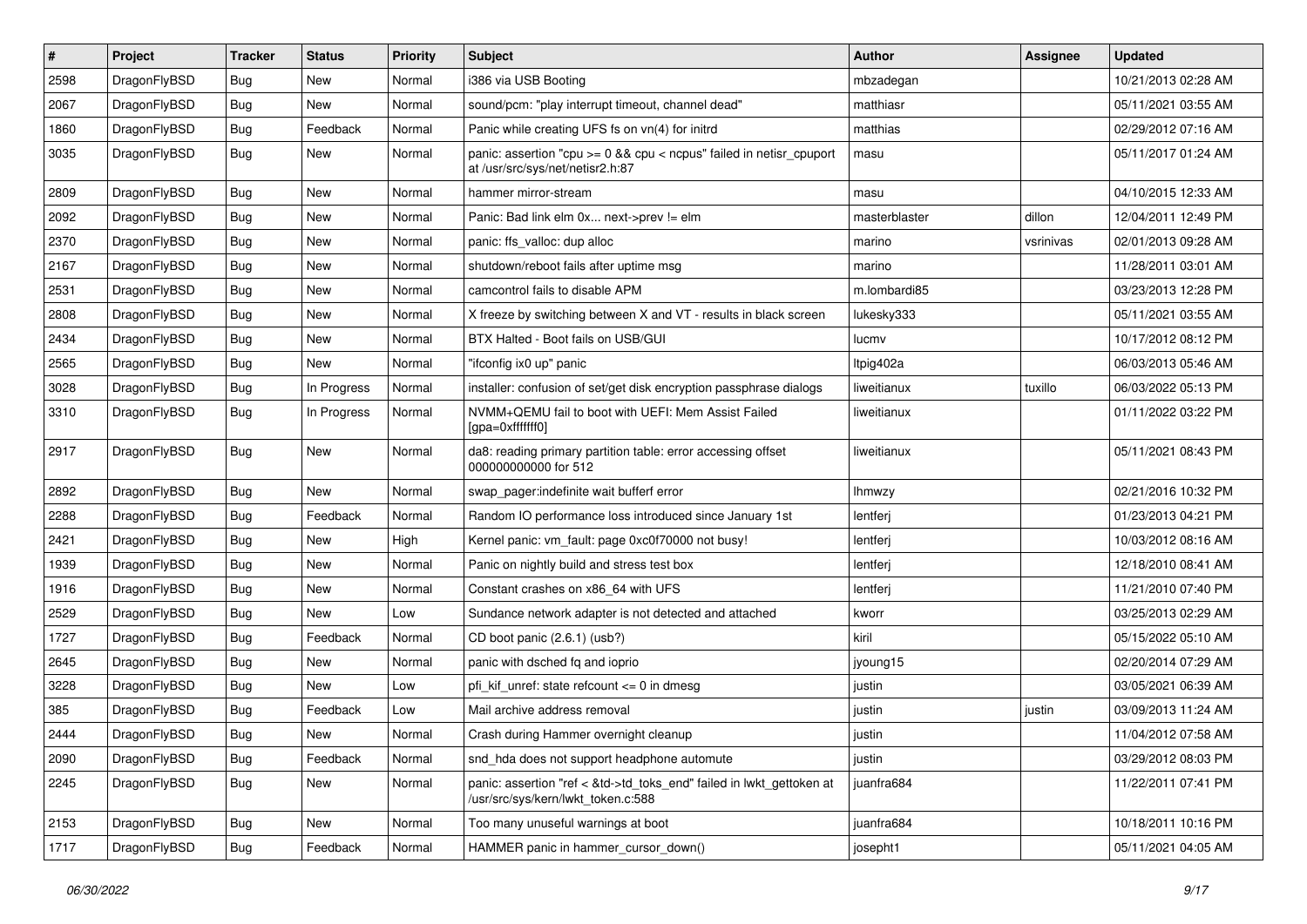| ∦    | Project      | <b>Tracker</b> | <b>Status</b> | <b>Priority</b> | <b>Subject</b>                                                                             | Author          | Assignee  | <b>Updated</b>      |
|------|--------------|----------------|---------------|-----------------|--------------------------------------------------------------------------------------------|-----------------|-----------|---------------------|
| 2013 | DragonFlyBSD | <b>Bug</b>     | In Progress   | Normal          | oversized DMA request loop                                                                 | josepht         |           | 05/11/2021 04:06 AM |
| 1745 | DragonFlyBSD | <b>Bug</b>     | Feedback      | Normal          | kmalloc panic                                                                              | josepht         |           | 05/11/2021 04:05 AM |
| 1330 | DragonFlyBSD | <b>Bug</b>     | Feedback      | Normal          | Hammer, usb disk, SYNCHRONIZE CACHE failure                                                | josepht         |           | 06/02/2014 04:56 AM |
| 2568 | DragonFlyBSD | <b>Bug</b>     | New           | Normal          | AHCI panic                                                                                 | josepht         |           | 06/07/2013 05:52 PM |
| 2391 | DragonFlyBSD | Bug            | In Progress   | Normal          | System lock with ahci and acpi enabled on ATI RS690 chipset with<br>SMB600 sata controller | jorisgio        | vadaszi   | 06/03/2015 03:51 PM |
| 2712 | DragonFlyBSD | Bug            | <b>New</b>    | Normal          | connect(2) returns EINVAL when retrying after ECONNREFUSED                                 | jorisgio        |           | 08/14/2014 05:31 PM |
| 2890 | DragonFlyBSD | <b>Bug</b>     | New           | Normal          | not able to boot usb installer on Toshiba Chromebook 2                                     | johnnywhishbone |           | 02/22/2016 03:42 AM |
| 3089 | DragonFlyBSD | Bug            | In Progress   | Normal          | vtnet(4) - disable TCP checksum offload by default                                         | jlane           | vadaszi   | 05/11/2021 04:14 AM |
| 2731 | DragonFlyBSD | <b>Bug</b>     | In Progress   | Normal          | Screen full of random colors when starting Xorg with Intel Haswell<br>HD Graphics P4600    | ikatzmaier      |           | 11/12/2014 04:08 PM |
| 2353 | DragonFlyBSD | Bug            | In Progress   | Normal          | panic: assertion "gd->gd_spinlocks_wr == 0" failed in<br>bsd4 schedulerclock               | jaydg           | alexh     | 11/28/2012 01:57 AM |
| 2369 | DragonFlyBSD | <b>Bug</b>     | New           | Normal          | panic: Bad link elm 0xffffffe07edf6068 next->prev != elm                                   | jaydg           |           | 08/15/2012 03:04 AM |
| 2308 | DragonFlyBSD | Bug            | <b>New</b>    | Normal          | System freeze when unloading snd_hda                                                       | jaydg           |           | 02/19/2012 07:15 AM |
| 3134 | DragonFlyBSD | <b>Bug</b>     | <b>New</b>    | Normal          | RFC 3021 (/31 networks) appear to be unsupported                                           | jailbird        |           | 05/16/2018 11:03 PM |
| 2825 | DragonFlyBSD | Bug            | <b>New</b>    | High            | 3x dhclient = hanging system (objcache exhausted)                                          | jaccovonb       | sepherosa | 05/11/2021 03:55 AM |
| 2746 | DragonFlyBSD | <b>Bug</b>     | <b>New</b>    | Normal          | some fraction of xterms started from the xmonad window manager<br>get killed with SIGALRM  | isenmann        | profmakx  | 12/28/2014 02:51 AM |
| 2604 | DragonFlyBSD | Bug            | <b>New</b>    | Normal          | dell laptop does not boot with LATEST                                                      | isenmann        |           | 11/20/2013 02:07 AM |
| 3029 | DragonFlyBSD | Bug            | <b>New</b>    | Normal          | Running DflyBSD 4.8 on FreeBSD bhyve as a guest                                            | iron            |           | 05/13/2022 04:33 AM |
| 3189 | DragonFlyBSD | Bug            | <b>New</b>    | Normal          | Allow DragonFly Mail Agent to accept an alternate config via<br>command line switch        | iang            |           | 08/16/2021 12:42 AM |
| 1982 | DragonFlyBSD | <b>Bug</b>     | <b>New</b>    | Low             | There is no linuxulator on x86-64                                                          | herrgard        |           | 05/31/2022 02:25 PM |
| 2680 | DragonFlyBSD | Bug            | <b>New</b>    | Low             | boot0cfg update makes box unbootable                                                       | herrgard        |           | 06/10/2014 06:02 AM |
| 2045 | DragonFlyBSD | Bug            | <b>New</b>    | Normal          | ral(4): Fatal trap 12: page fault while in kernel mode (two panics)                        | herrgard        |           | 11/03/2011 05:34 PM |
| 2125 | DragonFlyBSD | Bug            | <b>New</b>    | Normal          | Weird garbage in dmesg                                                                     | herrgard        |           | 08/30/2011 08:04 PM |
| 1486 | DragonFlyBSD | Bug            | Feedback      | Normal          | Interrupt storm related to SATA DVD device                                                 | hasso           |           | 05/11/2021 04:01 AM |
| 1428 | DragonFlyBSD | <b>Bug</b>     | Feedback      | Low             | POSIX.1e implementation is too old                                                         | hasso           | tuxillo   | 05/11/2021 04:00 AM |
| 1411 | DragonFlyBSD | <b>Bug</b>     | Feedback      | Normal          | Burning doesn't work with ahci(4)                                                          | hasso           | dillon    | 05/11/2021 04:00 AM |
| 1313 | DragonFlyBSD | <b>Bug</b>     | New           | Low             | Signal code in kernel needs major overhaul (signal queues,<br>si code, si addr)            | hasso           |           | 05/11/2021 04:00 AM |
| 884  | DragonFlyBSD | <b>Bug</b>     | In Progress   | High            | Performance/memory problems under filesystem IO load                                       | hasso           |           | 05/11/2021 03:50 AM |
| 1502 | DragonFlyBSD | Bug            | In Progress   | Normal          | Lock while deleting files from nohistory HAMMER directories                                | hasso           |           | 03/10/2013 04:28 AM |
| 1563 | DragonFlyBSD | Bug            | Feedback      | Normal          | reset(1) doesn't reset terminal to the defaults                                            | hasso           |           | 03/10/2013 04:17 AM |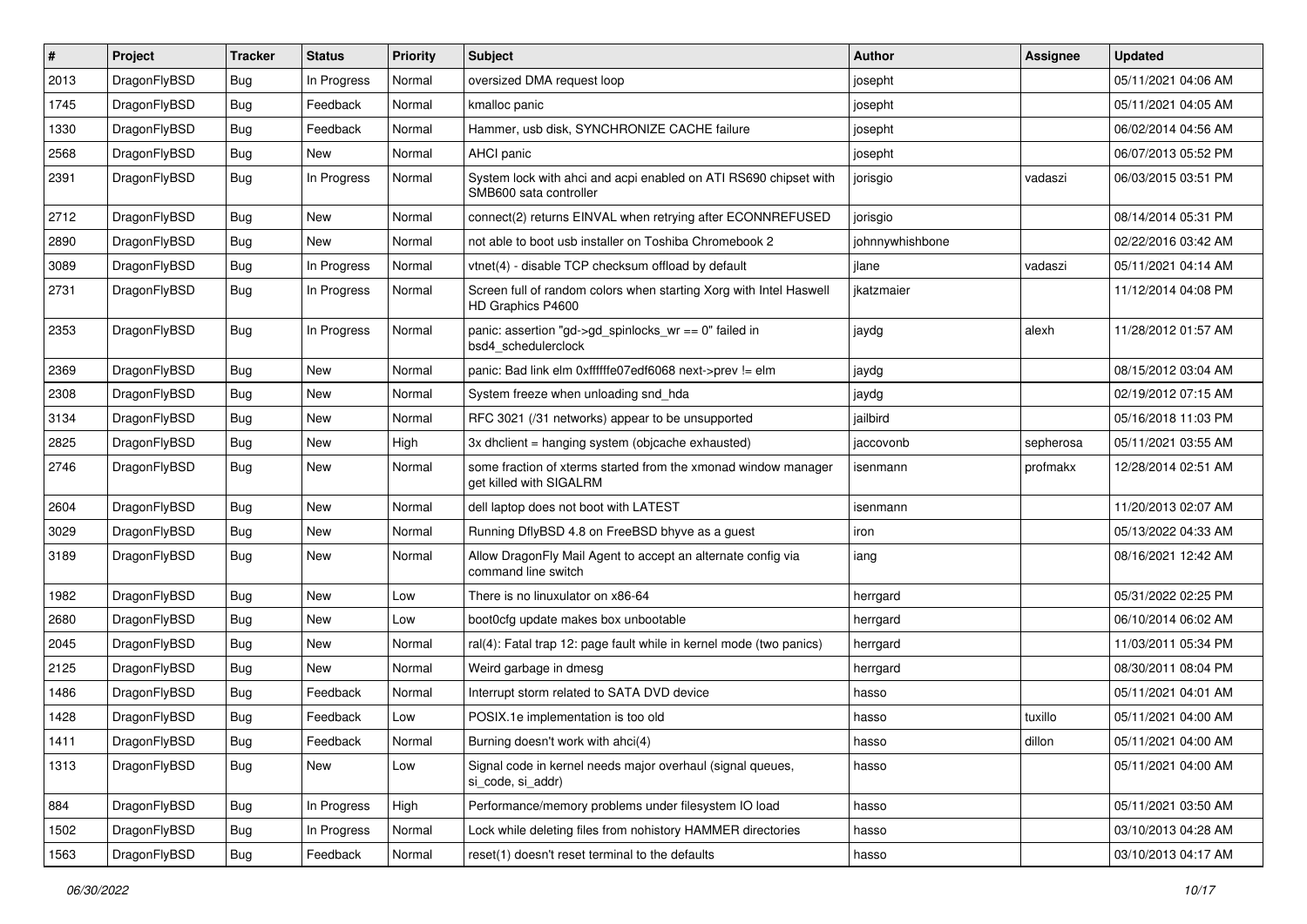| $\sharp$ | Project      | <b>Tracker</b> | <b>Status</b> | <b>Priority</b> | Subject                                                                                  | <b>Author</b> | <b>Assignee</b> | <b>Updated</b>      |
|----------|--------------|----------------|---------------|-----------------|------------------------------------------------------------------------------------------|---------------|-----------------|---------------------|
| 1525     | DragonFlyBSD | Bug            | New           | Normal          | boehm-gc problems                                                                        | hasso         |                 | 10/13/2012 07:13 PM |
| 1532     | DragonFlyBSD | Bug            | <b>New</b>    | Low             | jemalloc doesn't work on DragonFly                                                       | hasso         | sjg             | 08/02/2011 01:14 AM |
| 1430     | DragonFlyBSD | Bug            | New           | Normal          | Buggy $w(1)$ ?                                                                           | hasso         | alexh           | 11/24/2010 08:09 AM |
| 2095     | DragonFlyBSD | Bug            | New           | Low             | Running installer post-install: Unsupported DFUI transport "                             | greenrd       |                 | 06/26/2011 09:20 AM |
| 2094     | DragonFlyBSD | <b>Bug</b>     | New           | Normal          | Segfault when gdb printing backtrace from core dump                                      | greenrd       |                 | 06/25/2011 04:14 PM |
| 3165     | DragonFlyBSD | <b>Bug</b>     | New           | Normal          | Looping at boot time                                                                     | gop           |                 | 12/28/2018 01:04 PM |
| 2577     | DragonFlyBSD | <b>Bug</b>     | New           | Normal          | virtio-blk iops performance is cpu limited on high end devices                           | gjs278        | vsrinivas       | 08/01/2013 02:28 PM |
| 1818     | DragonFlyBSD | Bug            | New           | Normal          | panic: Bad tailq NEXT (kqueue issue ?)                                                   | ftigeot       |                 | 05/15/2022 11:40 AM |
| 1826     | DragonFlyBSD | <b>Bug</b>     | New           | Normal          | panic during boot: assertion so->so_port  in tcp_input                                   | ftigeot       |                 | 05/15/2022 11:05 AM |
| 1593     | DragonFlyBSD | <b>Bug</b>     | Feedback      | Normal          | panic: assertion: ccb == ap->ap_err_ccb in ahci_put_err_ccb                              | ftigeot       | ftigeot         | 05/15/2022 05:09 AM |
| 2674     | DragonFlyBSD | <b>Bug</b>     | New           | Normal          | <b>GPT Support</b>                                                                       | ftigeot       |                 | 12/28/2015 02:54 PM |
| 2819     | DragonFlyBSD | <b>Bug</b>     | In Progress   | Normal          | Random micro system freezes after a week of uptime                                       | ftigeot       | dillon          | 08/16/2015 08:46 PM |
| 2803     | DragonFlyBSD | <b>Bug</b>     | New           | Normal          | HAMMER: Warning: UNDO area too small!                                                    | ftigeot       |                 | 03/11/2015 03:42 PM |
| 2416     | DragonFlyBSD | <b>Bug</b>     | <b>New</b>    | Normal          | ".' entry can be removed on mounted nfs filesystem                                       | ftigeot       | tuxillo         | 06/03/2014 04:40 AM |
| 2619     | DragonFlyBSD | Bug            | <b>New</b>    | Normal          | DragonFly 3.6 can't be installed on a 6TB volume                                         | ftigeot       |                 | 02/23/2014 11:55 PM |
| 2535     | DragonFlyBSD | <b>Bug</b>     | New           | Normal          | Imap processes apparentlt blocked on disk I/O                                            | ftigeot       |                 | 04/02/2013 09:31 AM |
| 2403     | DragonFlyBSD | <b>Bug</b>     | New           | Low             | newfs -E doesn't handle /dev/serno device names properly                                 | ftigeot       |                 | 08/17/2012 05:07 AM |
| 2051     | DragonFlyBSD | <b>Bug</b>     | New           | Normal          | No ipv6 lan route entry created on 2.10                                                  | ftigeot       |                 | 04/21/2011 10:37 AM |
| 2037     | DragonFlyBSD | Bug            | Feedback      | Normal          | Panic Bad link elm while building packages                                               | ftigeot       | dillon          | 04/21/2011 07:20 AM |
| 1923     | DragonFlyBSD | <b>Bug</b>     | New           | Normal          | Abysmal NFS performance with IPv6                                                        | ftigeot       |                 | 12/05/2010 09:34 PM |
| 1899     | DragonFlyBSD | Bug            | New           | Normal          | Keyboard doesn't work                                                                    | fransm        |                 | 05/15/2022 03:32 PM |
| 846      | DragonFlyBSD | Bug            | Feedback      | Normal          | USB bugs:usb mouse can't used!                                                           | frankning     |                 | 01/15/2015 08:36 AM |
| 1672     | DragonFlyBSD | Bug            | Feedback      | Normal          | panic (trap 12) around btree_search() in 2.4.1-RELEASE                                   | floid         |                 | 01/19/2015 03:36 AM |
| 979      | DragonFlyBSD | <b>Bug</b>     | Feedback      | Normal          | Failure-prone USB mass storage (SB600? msdosfs? CAM?)                                    | floid         |                 | 01/15/2015 08:38 AM |
| 2657     | DragonFlyBSD | Bug            | <b>New</b>    | High            | Needs acl to migrate our servers                                                         | ferney        |                 | 03/31/2014 11:37 AM |
| 2569     | DragonFlyBSD | Bug            | New           | Normal          | ctime NFS                                                                                | ferney        |                 | 08/11/2013 04:35 AM |
| 2075     | DragonFlyBSD | Bug            | New           | Normal          | pflogd on x86 64                                                                         | fanch         |                 | 05/16/2011 04:04 PM |
| 2544     | DragonFlyBSD | <b>Bug</b>     | New           | Normal          | live DVD system boot (menu option 1) caused db> prompt on<br>PE1950                      | estrabd       |                 | 05/11/2021 03:54 AM |
| 1831     | DragonFlyBSD | <b>Bug</b>     | Feedback      | High            | HAMMER "malloc limit exceeded" panic                                                     | eocallaghan   | dillon          | 06/04/2022 04:38 AM |
| 1947     | DragonFlyBSD | Bug            | New           | Low             | GA-880GM-UD2H (rev. 1.3) AHCI fails to detect disks at the end of<br>the RAID controller | eocallaghan   |                 | 11/27/2021 08:46 AM |
| 1591     | DragonFlyBSD | Bug            | Feedback      | Normal          | Lenovo X301 hangs with AHCI Driver CMD TIMEOUT<br>STS=d0 <bsy></bsy>                     | eocallaghan   |                 | 05/11/2021 04:05 AM |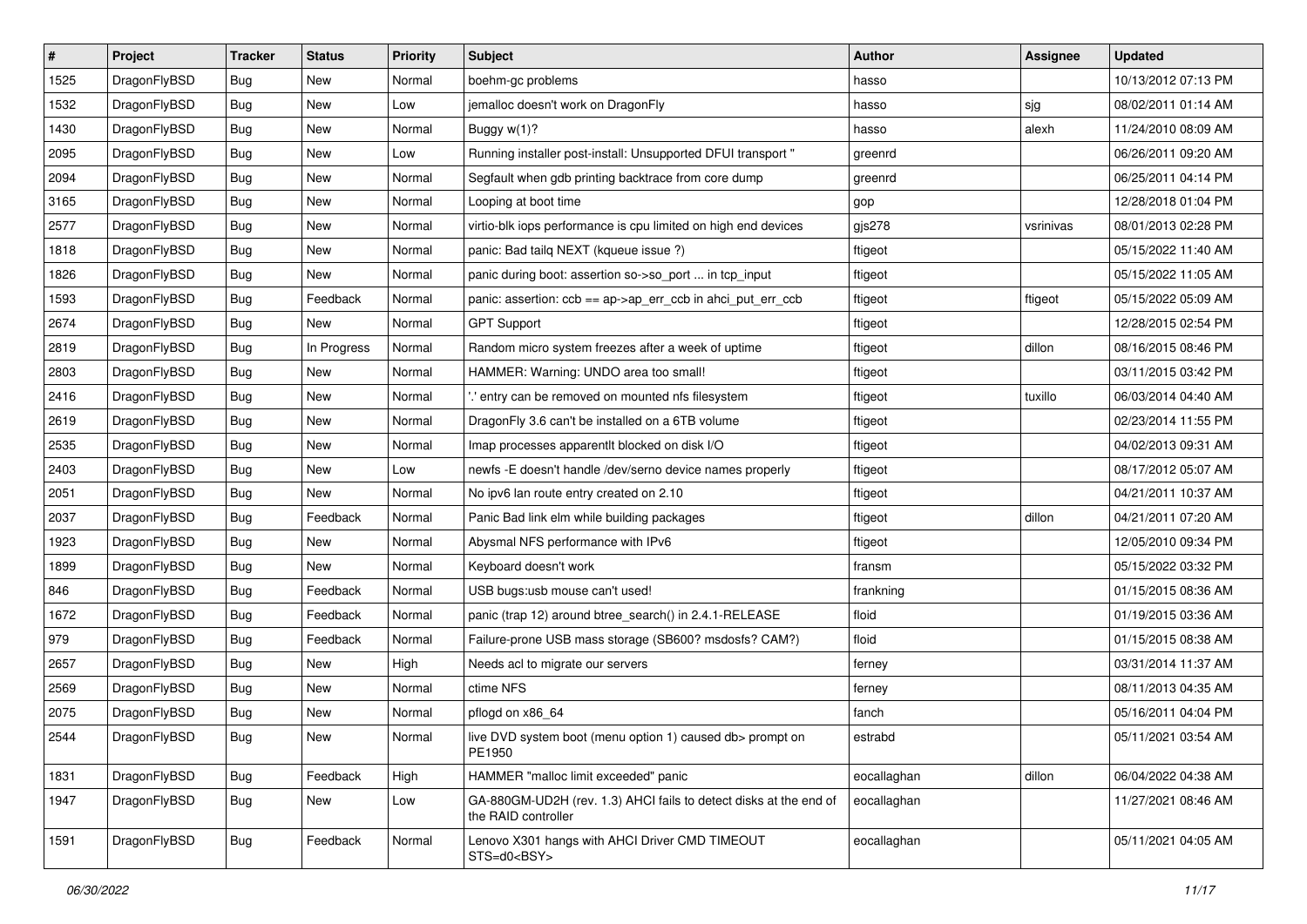| $\sharp$ | Project      | <b>Tracker</b> | <b>Status</b> | <b>Priority</b> | Subject                                                                                                                                                   | <b>Author</b> | Assignee | <b>Updated</b>      |
|----------|--------------|----------------|---------------|-----------------|-----------------------------------------------------------------------------------------------------------------------------------------------------------|---------------|----------|---------------------|
| 1592     | DragonFlyBSD | Bug            | Feedback      | Normal          | AcpiOSUnmapMemory: Warning, deallocation did not track<br>allocation.                                                                                     | eocallaghan   |          | 06/02/2014 07:45 AM |
| 2254     | DragonFlyBSD | Bug            | <b>New</b>    | Normal          | panic: assertion "ref < &td->td_toks_end" failed in lwkt_gettoken at<br>/usr/src/sys/kern/lwkt_token.c:588                                                | eocallaghan   |          | 12/05/2011 10:21 PM |
| 2161     | DragonFlyBSD | Bug            | <b>New</b>    | Normal          | Outdated xorg.conf file gets installed into etc and screws up mouse                                                                                       | eocallaghan   |          | 10/27/2011 01:51 PM |
| 2164     | DragonFlyBSD | <b>Bug</b>     | New           | Normal          | panic on reboot from usb.                                                                                                                                 | eocallaghan   |          | 10/27/2011 09:29 AM |
| 2158     | DragonFlyBSD | <b>Bug</b>     | <b>New</b>    | Normal          | iwn panics with assertion on boot.                                                                                                                        | eocallaghan   |          | 10/24/2011 04:13 PM |
| 1877     | DragonFlyBSD | <b>Bug</b>     | New           | Normal          | Freeze during 1st hammer cleanup after new install                                                                                                        | elekktretterr |          | 05/15/2022 11:43 AM |
| 1613     | DragonFlyBSD | <b>Bug</b>     | Feedback      | Normal          | USB Keyboard not working on master                                                                                                                        | elekktretterr |          | 05/11/2021 04:05 AM |
| 1454     | DragonFlyBSD | Bug            | Feedback      | Normal          | Unable to boot from external USB DVD drive                                                                                                                | elekktretterr |          | 05/11/2021 04:01 AM |
| 1181     | DragonFlyBSD | <b>Bug</b>     | In Progress   | Normal          | ACX111 panic                                                                                                                                              | elekktretterr |          | 05/11/2021 04:00 AM |
| 1634     | DragonFlyBSD | <b>Bug</b>     | <b>New</b>    | Normal          | panic: spin lock: 0xe4ad1320, indefinitive wait!                                                                                                          | elekktretterr |          | 01/19/2015 03:21 AM |
| 1456     | DragonFlyBSD | <b>Bug</b>     | Feedback      | Normal          | Microsoft wireless desktop problems                                                                                                                       | elekktretterr |          | 01/15/2015 08:34 AM |
| 1194     | DragonFlyBSD | <b>Bug</b>     | <b>New</b>    | Normal          | SCSI errors while trying to copy photos from my camera                                                                                                    | elekktretterr |          | 01/14/2015 04:39 PM |
| 1668     | DragonFlyBSD | <b>Bug</b>     | Feedback      | Normal          | Power button not working                                                                                                                                  | elekktretterr |          | 03/10/2013 06:22 AM |
| 1669     | DragonFlyBSD | <b>Bug</b>     | In Progress   | Normal          | Drive wont open using button                                                                                                                              | elekktretterr |          | 02/29/2012 12:05 PM |
| 1463     | DragonFlyBSD | <b>Bug</b>     | New           | Normal          | Mountroot before drives are initialized                                                                                                                   | elekktretterr |          | 12/07/2010 01:30 PM |
| 3117     | DragonFlyBSD | <b>Bug</b>     | <b>New</b>    | Normal          | Problem with colours if "intel" video-driver used                                                                                                         | dpostolov     |          | 01/07/2018 11:35 PM |
| 3116     | DragonFlyBSD | Bug            | <b>New</b>    | Normal          | da0 detects on very big volume if to _remove_ usb install stick and<br>reboot on Intel NUC5PPYH                                                           | dpostolov     |          | 01/07/2018 09:40 PM |
| 1774     | DragonFlyBSD | Bug            | <b>New</b>    | Normal          | New IP header cleanup branch available for testing                                                                                                        | dillon        |          | 05/15/2022 10:59 AM |
| 1448     | DragonFlyBSD | <b>Bug</b>     | Feedback      | Normal          | panic: assertion: _tp->tt_msg->tt_cpuid == mycpuid in<br>tcp_callout_active tcp_output tcp_usr_send netmsg_pru_send<br>netmsg_service tcpmsg_service_loop | dillon        |          | 05/11/2021 04:00 AM |
| 1429     | DragonFlyBSD | Bug            | Feedback      | Normal          | vkernel bug - "mfree: m->m_nextpkt != NULL"                                                                                                               | dillon        |          | 05/11/2021 04:00 AM |
| 1336     | DragonFlyBSD | Bug            | In Progress   | Normal          | Still looking for reports of missed directory entries w/ HAMMER                                                                                           | dillon        |          | 05/11/2021 04:00 AM |
| 2708     | DragonFlyBSD | <b>Bug</b>     | New           | Normal          | unable to send TCP nor UDP on age(4) interface                                                                                                            | dermiste      |          | 05/11/2021 03:54 AM |
| 3076     | DragonFlyBSD | <b>Bug</b>     | <b>New</b>    | Normal          | sys/dev/netif/ig_hal/e1000_ich8lan.c:1594: sanity checking mixup?                                                                                         | dcb           |          | 10/11/2017 01:58 AM |
| 3025     | DragonFlyBSD | Bug            | <b>New</b>    | Normal          | sys/dev/powermng/powernow/powernow.c:284: bad comparison?                                                                                                 | dcb           |          | 09/23/2017 07:45 AM |
| 3011     | DragonFlyBSD | <b>Bug</b>     | In Progress   | Normal          | dragonfly/sys/dev/netif/re/re.c: suspicious code ?                                                                                                        | dcb           |          | 07/29/2017 01:26 AM |
| 3021     | DragonFlyBSD | <b>Bug</b>     | In Progress   | Normal          | sys/dev/drm/i915/i915_gem_stolen.c:115]: (error) Signed integer<br>overflow for expression '65535<<20'                                                    | dcb           |          | 04/11/2017 12:46 PM |
| 3024     | DragonFlyBSD | <b>Bug</b>     | New           | Low             | sys/dev/netif/wi/if_wi.c:1090]: (style) Redundant condition                                                                                               | dcb           |          | 04/11/2017 11:56 AM |
| 3022     | DragonFlyBSD | Bug            | New           | Normal          | sys/dev/netif/ath/ath/if ath.c:2142: strange bitmask?                                                                                                     | dcb           |          | 04/11/2017 11:49 AM |
| 3018     | DragonFlyBSD | <b>Bug</b>     | New           | Normal          | sys/bus/u4b/wlan/if_run.c:5464]: (style) Redundant condition                                                                                              | dcb           |          | 04/11/2017 11:26 AM |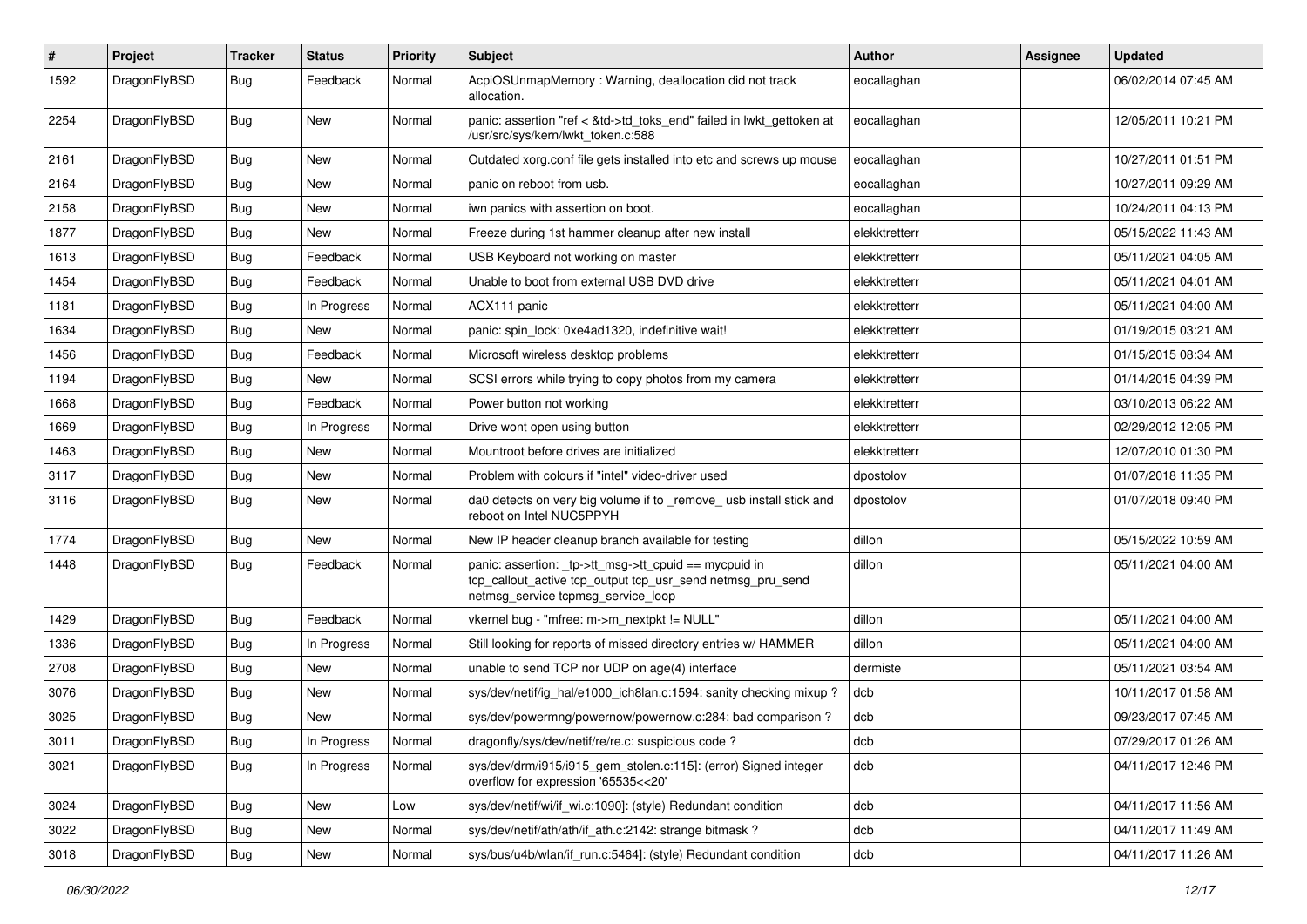| #    | Project      | <b>Tracker</b> | <b>Status</b> | <b>Priority</b> | Subject                                                                                                    | <b>Author</b> | <b>Assignee</b> | <b>Updated</b>      |
|------|--------------|----------------|---------------|-----------------|------------------------------------------------------------------------------------------------------------|---------------|-----------------|---------------------|
| 2414 | DragonFlyBSD | Bug            | In Progress   | Normal          | Lenovo S10 acpi freeze (not new)                                                                           | davshao       |                 | 05/11/2021 04:13 AM |
| 2994 | DragonFlyBSD | <b>Bug</b>     | <b>New</b>    | Normal          | Intermittent boot hangs after git: hammer - HAMMER Version 7                                               | davshao       |                 | 03/30/2017 02:06 PM |
| 2835 | DragonFlyBSD | Bug            | New           | Normal          | /usr/include/c++/5.0/bits/c++locale.h likes<br>POSIX_C_SOURCE>=200809                                      | davshao       |                 | 11/18/2015 03:40 AM |
| 2688 | DragonFlyBSD | <b>Bug</b>     | New           | Normal          | 67613368bdda7 Fix wrong checks for U4B presence Asrock Z77M<br>difficulty detecting USB keyboard           | davshao       |                 | 06/28/2014 07:08 PM |
| 2652 | DragonFlyBSD | Bug            | New           | Normal          | 189a0ff3761b47  ix: Implement MSI-X support locks up Lenovo<br>S <sub>10</sub> Intel Atom n <sub>270</sub> | davshao       |                 | 05/14/2014 01:55 AM |
| 3243 | DragonFlyBSD | Bug            | <b>New</b>    | Normal          | SMART status not reported properly for SSD disks                                                           | daftaupe      |                 | 09/09/2020 11:03 PM |
| 2687 | DragonFlyBSD | Bug            | New           | Normal          | natacontrol software RAID in installer                                                                     | csmelosky     |                 | 06/22/2014 12:03 PM |
| 742  | DragonFlyBSD | <b>Bug</b>     | In Progress   | Normal          | umount problems with multiple mounts                                                                       | corecode      | tuxillo         | 06/25/2022 04:02 AM |
| 731  | DragonFlyBSD | Bug            | New           | Normal          | system freeze on "slice too large"                                                                         | corecode      | tuxillo         | 06/25/2022 04:01 AM |
| 1587 | DragonFlyBSD | Bug            | Feedback      | Normal          | can't gdb across fork                                                                                      | corecode      | tuxillo         | 05/11/2021 03:54 AM |
| 1584 | DragonFlyBSD | Bug            | In Progress   | Normal          | can't use ssh from jail: debug1: read_passphrase: can't open<br>/dev/tty: Device busy                      | corecode      | tuxillo         | 05/11/2021 03:53 AM |
| 1583 | DragonFlyBSD | <b>Bug</b>     | In Progress   | Normal          | panic: assertion: cursor->trans->sync_lock_refs > 0 in<br>hammer_recover_cursor                            | corecode      | tuxillo         | 05/11/2021 03:53 AM |
| 1556 | DragonFlyBSD | Bug            | New           | Normal          | many processes stuck in "hmrrcm", system unusable                                                          | corecode      | tuxillo         | 05/11/2021 03:52 AM |
| 1547 | DragonFlyBSD | Bug            | In Progress   | Normal          | disklabel64 automatic sizing                                                                               | corecode      | tuxillo         | 05/11/2021 03:52 AM |
| 1528 | DragonFlyBSD | <b>Bug</b>     | In Progress   | Normal          | ktrace does not show proper return values for pipe(2)                                                      | corecode      | tuxillo         | 05/11/2021 03:52 AM |
| 1475 | DragonFlyBSD | Bug            | In Progress   | Normal          | kernel blocks with low memory and syscons setting a high res mode<br>/ scrollback                          | corecode      | tuxillo         | 05/11/2021 03:52 AM |
| 1474 | DragonFlyBSD | Bug            | New           | Normal          | ithread 1 unexpectedly rescheduled                                                                         | corecode      | tuxillo         | 05/11/2021 03:52 AM |
| 1469 | DragonFlyBSD | Bug            | In Progress   | Normal          | Hammer history security concern                                                                            | corecode      | tuxillo         | 05/11/2021 03:52 AM |
| 1442 | DragonFlyBSD | Bug            | New           | Normal          | blocking SIGSEGV and triggering a segment violation produces an<br>all CPU consuming process               | corecode      | tuxillo         | 05/11/2021 03:52 AM |
| 1440 | DragonFlyBSD | Bug            | <b>New</b>    | Normal          | ptrace/gdb doesn't work after process blocks SIGTRAP                                                       | corecode      | tuxillo         | 05/11/2021 03:52 AM |
| 1287 | DragonFlyBSD | Bug            | Feedback      | Normal          | altq configuration doesn't work                                                                            | corecode      | tuxillo         | 05/11/2021 03:51 AM |
| 1198 | DragonFlyBSD | Bug            | New           | High            | DDB loops panic in db read bytes                                                                           | corecode      | tuxillo         | 05/11/2021 03:51 AM |
| 1030 | DragonFlyBSD | Bug            | In Progress   | Normal          | msdosfs umount panic                                                                                       | corecode      | tuxillo         | 05/11/2021 03:51 AM |
| 911  | DragonFlyBSD | <b>Bug</b>     | Feedback      | Normal          | kldload/kernel linker can exceed malloc reserve and panic system                                           | corecode      | tuxillo         | 05/11/2021 03:51 AM |
| 901  | DragonFlyBSD | <b>Bug</b>     | Feedback      | Normal          | route show needs to get data from all cpus                                                                 | corecode      | tuxillo         | 05/11/2021 03:50 AM |
| 847  | DragonFlyBSD | <b>Bug</b>     | Feedback      | Normal          | processes getting stuck on mount point                                                                     | corecode      | tuxillo         | 05/11/2021 03:50 AM |
| 781  | DragonFlyBSD | <b>Bug</b>     | In Progress   | Normal          | fdisk uses wrong geometry on usb flash drives                                                              | corecode      | tuxillo         | 05/11/2021 03:50 AM |
| 1307 | DragonFlyBSD | <b>Bug</b>     | In Progress   | Normal          | hammer tid -2 shows unexpected result                                                                      | corecode      |                 | 10/18/2016 05:29 PM |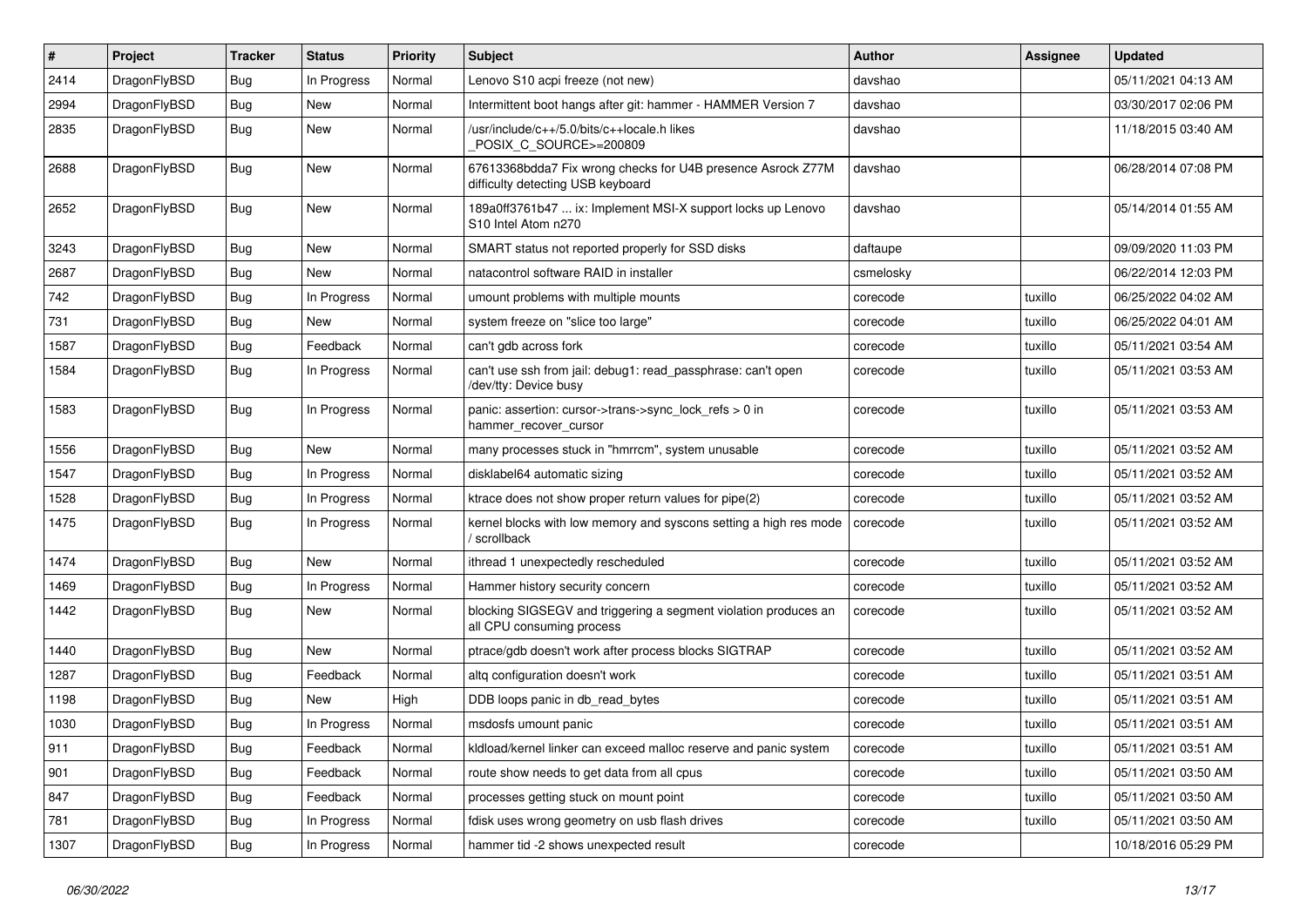| $\sharp$ | Project      | <b>Tracker</b> | <b>Status</b> | <b>Priority</b> | Subject                                                                                                       | <b>Author</b>      | Assignee | <b>Updated</b>      |
|----------|--------------|----------------|---------------|-----------------|---------------------------------------------------------------------------------------------------------------|--------------------|----------|---------------------|
| 341      | DragonFlyBSD | <b>Bug</b>     | New           | Normal          | Vinum erroneously repors devices as busy                                                                      | corecode           | swildner | 01/21/2012 04:50 AM |
| 1538     | DragonFlyBSD | Bug            | New           | Low             | mountroot should probe file systems                                                                           | corecode           | alexh    | 11/24/2010 06:35 PM |
| 1481     | DragonFlyBSD | <b>Bug</b>     | Feedback      | Normal          | panic: assertion: kva_p(buf) in soopt_from_kbuf (after ipfw pipe<br>show, 2.2.1-R)                            | combiner           |          | 05/11/2021 04:01 AM |
| 2736     | DragonFlyBSD | Bug            | <b>New</b>    | High            | kernel panics on acpi_timer_probe function                                                                    | cnb                |          | 05/11/2021 03:55 AM |
| 2735     | DragonFlyBSD | <b>Bug</b>     | New           | Urgent          | iwn panics SYSSASSERT                                                                                         | cnb                |          | 05/11/2021 03:55 AM |
| 3280     | DragonFlyBSD | <b>Bug</b>     | New           | Normal          | KMS console and i915(4) not working in 6.0                                                                    | cmusser            |          | 07/10/2021 03:35 AM |
| 3139     | DragonFlyBSD | <b>Bug</b>     | New           | Normal          | USB Mouse Does Not Work in DragonflyBSD guest on VirtualBox                                                   | chiguy1256         |          | 06/24/2018 10:14 PM |
| 2859     | DragonFlyBSD | <b>Bug</b>     | New           | Low             | Installer configuration menu always highlights "Select timezone", no<br>matter which step was last completed. | cgag               |          | 12/02/2015 01:54 PM |
| 2858     | DragonFlyBSD | Bug            | <b>New</b>    | Low             | Installer "Local or UTC" question should have "No" selected by<br>default.                                    | cgag               |          | 12/02/2015 01:18 PM |
| 3143     | DragonFlyBSD | Bug            | <b>New</b>    | Normal          | assertion "0" failed in hammer2_inode_xop_chain_sync                                                          | cbin               |          | 07/18/2018 12:50 PM |
| 1618     | DragonFlyBSD | <b>Bug</b>     | Feedback      | Normal          | collision for 'struct pmap' when using RPC and <sys user.h=""></sys>                                          | carenas            |          | 05/11/2021 04:05 AM |
| 2319     | DragonFlyBSD | <b>Bug</b>     | New           | Normal          | crypt/passwd forward compat                                                                                   | c.turner1          |          | 02/28/2012 12:39 PM |
| 2265     | DragonFlyBSD | <b>Bug</b>     | New           | Normal          | mbsrtowcs does not properly handle invalid mbstate t in ps                                                    | c.turner1          | swildner | 01/10/2012 07:56 PM |
| 725      | DragonFlyBSD | <b>Bug</b>     | In Progress   | Low             | 'make distribution' fails w/'ro' /usr/obj                                                                     | c.turner           |          | 03/09/2013 01:01 PM |
| 2115     | DragonFlyBSD | Bug            | New           | Normal          | [msk] system freeze after receive some paquet                                                                 | bsdsx              |          | 08/22/2011 10:22 AM |
| 1521     | DragonFlyBSD | Bug            | Feedback      | Normal          | amd64 2.4 livecd won't mount root at boot                                                                     | bolapara           |          | 01/28/2018 03:45 AM |
| 1594     | DragonFlyBSD | Bug            | <b>New</b>    | Normal          | Kernel panic during boot from Live CD on Dell E6400                                                           | bodie              |          | 05/11/2021 03:54 AM |
| 3101     | DragonFlyBSD | Bug            | New           | Low             | PFI CGI install not working in dragonflybsd 5.0.1 USB install                                                 | bnegre82           |          | 05/11/2021 04:14 AM |
| 3110     | DragonFlyBSD | Bug            | <b>New</b>    | Normal          | crash with ipfw3 under load                                                                                   | bnegre82           |          | 12/09/2017 06:22 AM |
| 1882     | DragonFlyBSD | Bug            | <b>New</b>    | Low             | Idea for handling new USB vendor/device codes                                                                 | bmk                |          | 10/20/2010 12:15 PM |
| 3282     | DragonFlyBSD | Bug            | <b>New</b>    | Normal          | unexpected errno value from fopen()                                                                           | bhaible            |          | 07/10/2021 03:34 AM |
| 3283     | DragonFlyBSD | Bug            | New           | Normal          | mknodat() cannot create FIFOs                                                                                 | bhaible            |          | 07/10/2021 03:34 AM |
| 3284     | DragonFlyBSD | Bug            | <b>New</b>    | Normal          | Wrong towlower() result for U+038A                                                                            | bhaible            |          | 07/10/2021 03:34 AM |
| 3281     | DragonFlyBSD | Bug            | New           | Normal          | Crash after leaving unattended for a while                                                                    | bhaible            |          | 07/10/2021 03:32 AM |
| 1718     | DragonFlyBSD | Bug            | Feedback      | Normal          | IDE disk drive not detected by x86_64 2.6.1 Live CD                                                           | bcox               |          | 11/27/2021 08:25 AM |
| 3132     | DragonFlyBSD | Bug            | <b>New</b>    | Low             | unifdef mined                                                                                                 | bcallah            |          | 04/26/2018 08:34 PM |
| 331      | DragonFlyBSD | <b>Bug</b>     | In Progress   | Normal          | ftpsesame (aka Bridging S01E03)                                                                               | bastyaelvtars      |          | 03/09/2013 12:28 PM |
| 2107     | DragonFlyBSD | <b>Bug</b>     | New           | Normal          | 2.10.1 sata dvd drive issue                                                                                   | ausppc             |          | 07/31/2011 08:41 PM |
| 1148     | DragonFlyBSD | Bug            | In Progress   | Low             | BCM4311 wireless network adapter detected but not functional                                                  | archimedes.gaviola |          | 05/11/2021 04:00 AM |
| 3311     | DragonFlyBSD | <b>Bug</b>     | New           | Low             | TrueCrypt support may cause kernel crash                                                                      | arcade@b1t.name    |          | 04/29/2022 06:19 AM |
| 3278     | DragonFlyBSD | <b>Bug</b>     | New           | Normal          | Second screen image is distorted                                                                              | arcade@b1t.name    |          | 07/10/2021 03:36 AM |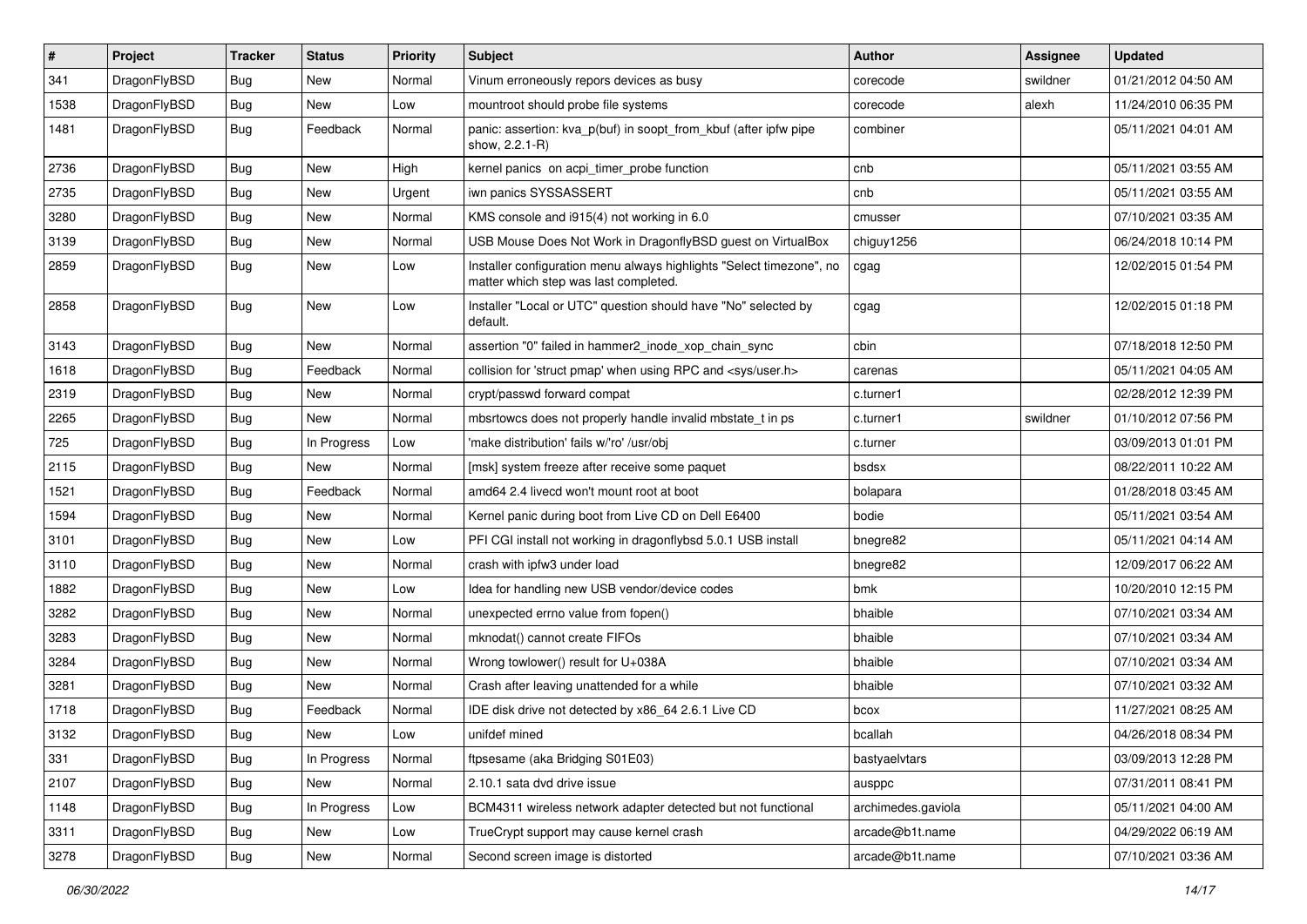| #    | Project      | <b>Tracker</b> | <b>Status</b> | <b>Priority</b> | Subject                                                                                                                      | <b>Author</b>      | Assignee | <b>Updated</b>      |
|------|--------------|----------------|---------------|-----------------|------------------------------------------------------------------------------------------------------------------------------|--------------------|----------|---------------------|
| 3209 | DragonFlyBSD | Bug            | <b>New</b>    | Normal          | svc has some minor bugs                                                                                                      | arcade@b1t.name    |          | 10/24/2019 09:08 AM |
| 2878 | DragonFlyBSD | <b>Bug</b>     | New           | Low             | [fix] CCVER problem when using clang and cpu extensions<br>(intrinsics)                                                      | arcade@b1t.name    |          | 06/24/2016 04:25 AM |
| 2882 | DragonFlyBSD | Bug            | New           | Low             | bridge sends packets from individual interfaces                                                                              | arcade@b1t.name    |          | 01/09/2016 12:43 PM |
| 2877 | DragonFlyBSD | Bug            | New           | Low             | sed fails when working with UTF-8 locale and non-UTF symbols                                                                 | arcade@b1t.name    |          | 12/30/2015 11:20 AM |
| 2329 | DragonFlyBSD | Bug            | New           | Normal          | ibm x3550 & acpi                                                                                                             | ano                |          | 06/03/2014 11:37 AM |
| 2520 | DragonFlyBSD | Bug            | New           | Normal          | panic: assertion "IS_SERIALIZED((ifp->if_serializer))" failed in<br>if_default_serialize_assert at /usr/src/sys/net/if.c:437 | ano                |          | 03/09/2013 12:14 AM |
| 1921 | DragonFlyBSD | Bug            | In Progress   | Normal          | we miss mlockall                                                                                                             | alexh              | tuxillo  | 06/18/2022 04:08 AM |
| 1714 | DragonFlyBSD | Bug            | New           | Low             | hwpmc                                                                                                                        | alexh              | swildner | 08/18/2012 02:03 PM |
| 1824 | DragonFlyBSD | Bug            | Feedback      | Normal          | kernel panic, x86, 2.7.3.859.ge5104                                                                                          | akirchhoff135014   |          | 03/10/2013 07:49 AM |
| 2210 | DragonFlyBSD | Bug            | New           | Normal          | Bugtracker cannot assign default project for new users                                                                       | ahuete.devel       |          | 11/17/2011 11:30 AM |
| 3300 | DragonFlyBSD | Bug            | New           | Normal          | Running Xvnc from TigerVNC package through the INETD daemon<br>in TCP WAIT mode fails hard                                   | adrian             |          | 01/08/2022 04:25 AM |
| 3301 | DragonFlyBSD | Bug            | New           | Normal          | Gkrellm from the packages is not showing logged in users in main<br>window, logged in users always $== 0$                    | adrian             |          | 01/08/2022 04:24 AM |
| 3299 | DragonFlyBSD | Bug            | In Progress   | Normal          | DragonFlyBSD reports utterly wrong uptime (most of the time, right<br>after booting in)                                      | adrian             |          | 11/11/2021 01:43 PM |
| 2250 | DragonFlyBSD | Bug            | New           | Normal          | Kernel panic                                                                                                                 | adamk              |          | 11/23/2018 01:10 AM |
| 1941 | DragonFlyBSD | Bug            | <b>New</b>    | Normal          | wlan config crash                                                                                                            | abandon.every.hope |          | 12/24/2010 07:54 PM |
| 2852 | DragonFlyBSD | Bug            | New           | Normal          | Hammer File System - hangs on undo during system boot / mount -<br>will not recover on DragonFlyBSD newer than 3.6.0         | abale              |          | 05/11/2021 04:07 AM |
| 3120 | DragonFlyBSD | Bug            | <b>New</b>    | Normal          | Intel AC 8260 firmware does not load                                                                                         | Vintodrimmer       |          | 08/28/2018 03:30 AM |
| 3240 | DragonFlyBSD | Bug            | <b>New</b>    | High            | compile error because of openssl with /usr/dports/security/rhash for<br>mysql 8 install                                      | <b>UlasSAYGIN</b>  |          | 06/04/2020 08:05 AM |
| 3219 | DragonFlyBSD | Bug            | New           | Normal          | x11/xorg port can not be build                                                                                               | <b>UlasSAYGIN</b>  |          | 03/31/2020 08:57 AM |
| 2595 | DragonFlyBSD | Bug            | New           | Normal          | DragonFly 3.4.3 crashes on SUN Blade X6250 with Qlogic ISP 2432<br>FC card                                                   | Turvamies          |          | 10/07/2013 11:53 AM |
| 2493 | DragonFlyBSD | Bug            | New           | Normal          | vidcontrol: invalid video mode name                                                                                          | Svarov             |          | 01/24/2013 09:55 AM |
| 1246 | DragonFlyBSD | <b>Bug</b>     | New           | Normal          | bad resolution (monitor desync) with livedvd                                                                                 | Przem0l            |          | 02/18/2014 06:29 AM |
| 2499 | DragonFlyBSD | <b>Bug</b>     | In Progress   | Urgent          | DRAGONFLY_3_2 lockd not responding correctly                                                                                 | Nerzhul            |          | 01/22/2013 12:47 PM |
| 3006 | DragonFlyBSD | Bug            | New           | Normal          | boot Ocfg: panic in kern udev.c in function udev dict set cstr when<br>installing in VirtualBox                              | MichiGreat         |          | 04/01/2017 02:22 PM |
| 1850 | DragonFlyBSD | Bug            | <b>New</b>    | Normal          | volume-add on hammer root fs panic                                                                                           | Johannes.Hofmann   |          | 04/18/2019 04:27 AM |
| 2453 | DragonFlyBSD | <b>Bug</b>     | New           | Normal          | panic: assertion "gd->gd_spinlocks == 0" failed                                                                              | Johannes.Hofmann   |          | 11/12/2012 12:54 PM |
| 2617 | DragonFlyBSD | <b>Bug</b>     | Feedback      | Normal          | Possible issue with wireless mouse on 3.6 release                                                                            | FilippoMo          |          | 01/14/2015 03:42 PM |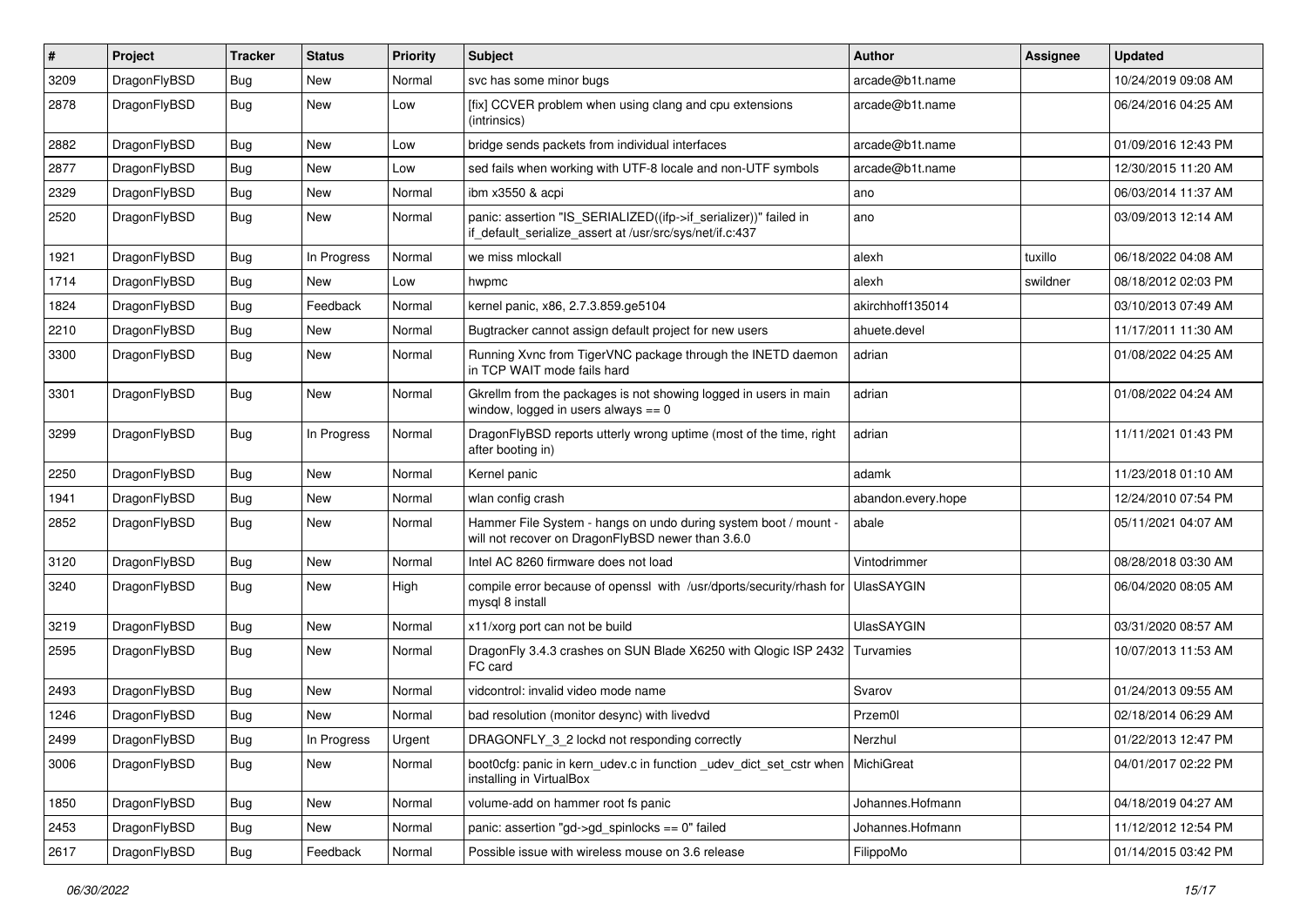| $\vert$ # | Project      | <b>Tracker</b> | <b>Status</b> | <b>Priority</b> | Subject                                                                                                                                                     | <b>Author</b>  | <b>Assignee</b> | <b>Updated</b>      |
|-----------|--------------|----------------|---------------|-----------------|-------------------------------------------------------------------------------------------------------------------------------------------------------------|----------------|-----------------|---------------------|
| 2620      | DragonFlyBSD | Bug            | New           | Normal          | moused problem                                                                                                                                              | FilippoMo      |                 | 12/20/2013 10:32 AM |
| 2618      | DragonFlyBSD | Bug            | <b>New</b>    | Normal          | mouse problem on RELEASE-3_6_0                                                                                                                              | FilippoMo      |                 | 12/20/2013 03:26 AM |
| 989       | DragonFlyBSD | <b>Bug</b>     | <b>New</b>    | Normal          | installer/fdisk trouble with wrapped values                                                                                                                 | Discodestroyer |                 | 02/18/2014 06:27 AM |
| 2806      | DragonFlyBSD | <b>Bug</b>     | New           | Normal          | failed to configure a link-local address on ath0 (errno = 22)                                                                                               | Chingyuan      |                 | 05/25/2021 01:00 AM |
| 2870      | DragonFlyBSD | Bug            | <b>New</b>    | High            | Broken text and icons when glamor acceleration is used                                                                                                      | 375gnu         | ftigeot         | 01/31/2016 12:13 AM |
| 1397      | DragonFlyBSD | <b>Bug</b>     | Feedback      | Normal          | jobs -I output inconsistency when called from script                                                                                                        | Anonymous      | tuxillo         | 05/15/2022 05:07 AM |
| 1390      | DragonFlyBSD | <b>Bug</b>     | In Progress   | Normal          | Use id_t type for {get,set}priority()                                                                                                                       | Anonymous      | tuxillo         | 07/05/2019 02:18 AM |
| 3194      | DragonFlyBSD | Bug            | <b>New</b>    | High            | Hammer kernel crash on mirror-stream of PFS after upgrade<br>(assertion "cursor->flags &<br>HAMMER_CURSOR_ITERATE_CHECK" failed in<br>hammer_btree_iterate) | Anonymous      |                 | 06/29/2019 01:32 PM |
| 1695      | DragonFlyBSD | <b>Bug</b>     | <b>New</b>    | Normal          | NFS-related system breakdown                                                                                                                                | Anonymous      |                 | 04/10/2014 12:35 AM |
| 2297      | DragonFlyBSD | Bug            | New           | Normal          | strange NFS (client) error messages / problems                                                                                                              | Anonymous      |                 | 02/19/2012 02:59 PM |
| 2292      | DragonFlyBSD | <b>Bug</b>     | New           | Normal          | re interface with jumbo frames (mtu larger than 1500) hangs after<br>some traffic                                                                           | Anonymous      |                 | 01/31/2012 12:11 AM |
| 2052      | DragonFlyBSD | Bug            | <b>New</b>    | Normal          | Kernel panic: CPU APIC ID out of range                                                                                                                      | Anonymous      |                 | 05/02/2011 11:06 AM |
| 3312      | DragonFlyBSD | Submit         | <b>New</b>    | Normal          | hammer2: redundant chain modify after chain creation                                                                                                        | tkusumi        |                 | 05/15/2022 01:35 PM |
| 3142      | DragonFlyBSD | Submit         | <b>New</b>    | Normal          | lib/libdmsg: Unbreak using new API EVP CIPHER CTX new()                                                                                                     | tkusumi        |                 | 07/08/2018 04:18 AM |
| 2921      | DragonFlyBSD | Submit         | <b>New</b>    | Normal          | Allow moused to accept userland mouse events                                                                                                                | tautolog       |                 | 05/11/2021 04:08 AM |
| 3135      | DragonFlyBSD | Submit         | New           | Normal          | Add EVFILT_RECV and EVFILT_SEND                                                                                                                             | tautolog       |                 | 05/25/2018 09:59 PM |
| 3160      | DragonFlyBSD | Submit         | In Progress   | Normal          | State the implementation difference in pkill/pgrep manual                                                                                                   | sevan          | tuxillo         | 06/03/2022 05:15 PM |
| 2933      | DragonFlyBSD | Submit         | New           | Normal          | Remove unix domain socket support from cat(1)                                                                                                               | sevan          |                 | 08/01/2016 08:10 PM |
| 1192      | DragonFlyBSD | Submit         | New           | Normal          | KKASSERTs in sys/kern/uipc_{msg,socket}.c are too strict                                                                                                    | rumcic         |                 | 05/11/2021 04:07 AM |
| 2098      | DragonFlyBSD | Submit         | New           | Normal          | [PATCH] correct ath man page example<br>(/usr/src/share/man/man4/ath.4)                                                                                     | nobody         |                 | 11/15/2011 12:27 AM |
| 3201      | DragonFlyBSD | Submit         | <b>New</b>    | Normal          | Fixes make search display                                                                                                                                   | htse           |                 | 08/20/2021 04:02 PM |
| 3206      | DragonFlyBSD | Submit         | New           | Normal          | update psm/kbd to FreeBSD 12.0 code                                                                                                                         | htse           |                 | 10/05/2019 03:49 PM |
| 2122      | DragonFlyBSD | Submit         | New           | Normal          | [Review] Fixes to the VFS layer                                                                                                                             | ftigeot        |                 | 05/31/2022 03:25 PM |
| 3276      | DragonFlyBSD | Submit         | New           | Normal          | Add option controlling whether gpt expand expands the last partition<br>(needs testing)                                                                     | falsifian      |                 | 07/10/2021 03:35 AM |
| 3154      | DragonFlyBSD | Submit         | <b>New</b>    | Normal          | Update serial handling in bootloader                                                                                                                        | ddegroot       | dillon          | 11/06/2018 11:21 PM |
| 3147      | DragonFlyBSD | Submit         | New           | Normal          | Enable headless installation                                                                                                                                | ddegroot       |                 | 10/09/2018 01:25 PM |
| 2721      | DragonFlyBSD | Submit         | Feedback      | Low             | Some few zalloc calls to objcache ones replacements                                                                                                         | dclink         | tuxillo         | 05/11/2021 04:08 AM |
| 2717      | DragonFlyBSD | Submit         | Feedback      | Normal          | Out of range numeric handling                                                                                                                               | dclink         | tuxillo         | 05/11/2021 04:08 AM |
| 2790      | DragonFlyBSD | Submit         | New           | Low             | filedesc softrefs increment code factoring                                                                                                                  | dclink         |                 | 02/21/2015 04:00 AM |